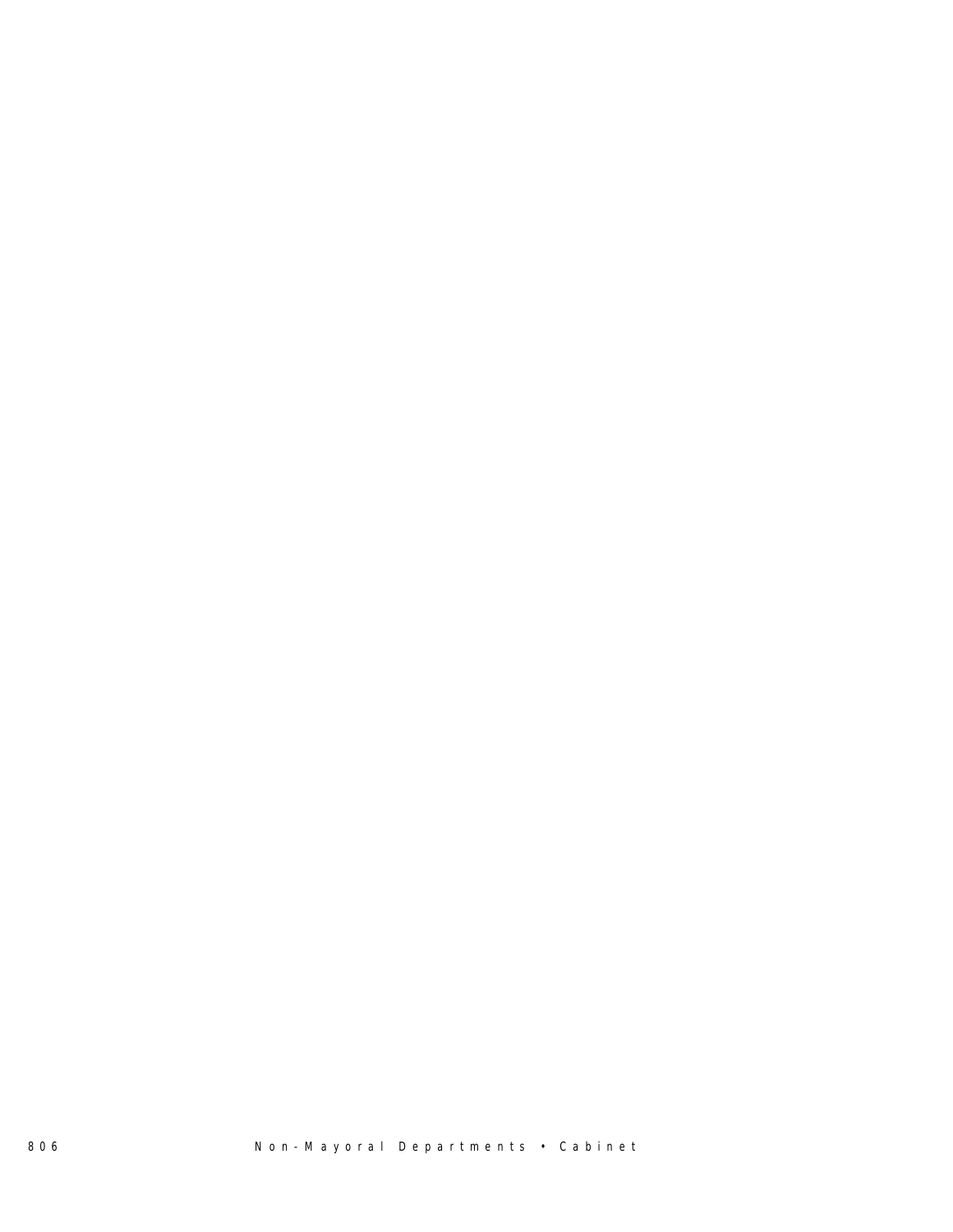# Non-Mayoral Departments

#### *Cabinet Mission*

These departments are governed independently by appointed or elected officials, but are financed by the City: City Clerk (elected by the City Council); City Council (elected position); Finance Commission (appointed by Governor); Licensing Board (appointed by Governor); and Suffolk County Sheriff (elected position).

| <b>Operating Budget</b>            | Program Name                                                               | Total Actual '03                           | <b>Total Actual '04</b>                    | Total Approp '05                           | <b>Total Budget '06</b>                    |
|------------------------------------|----------------------------------------------------------------------------|--------------------------------------------|--------------------------------------------|--------------------------------------------|--------------------------------------------|
|                                    | City Clerk<br>City Council<br><b>Finance Commission</b><br>Licensing Board | 863.978<br>3.768.974<br>166.213<br>590,406 | 827,569<br>3,681,422<br>159,335<br>532,989 | 861.867<br>4,019,124<br>168,878<br>627,416 | 871,603<br>4,139,874<br>179,098<br>597,078 |
|                                    | <b>Total</b>                                                               | 5,389,571                                  | 5,201,315                                  | 5,677,285                                  | 5,787,653                                  |
| <b>External Funds Expenditures</b> |                                                                            | <b>Total Actual '03</b>                    | <b>Total Actual '04</b>                    | Total Approp '05                           | Total Budget '06                           |
|                                    | City Clerk                                                                 | $\overline{0}$                             | 40.248                                     | 42,359                                     | 48,883                                     |
|                                    | <b>Total</b>                                                               | 0                                          | 40,248                                     | 42,359                                     | 48,883                                     |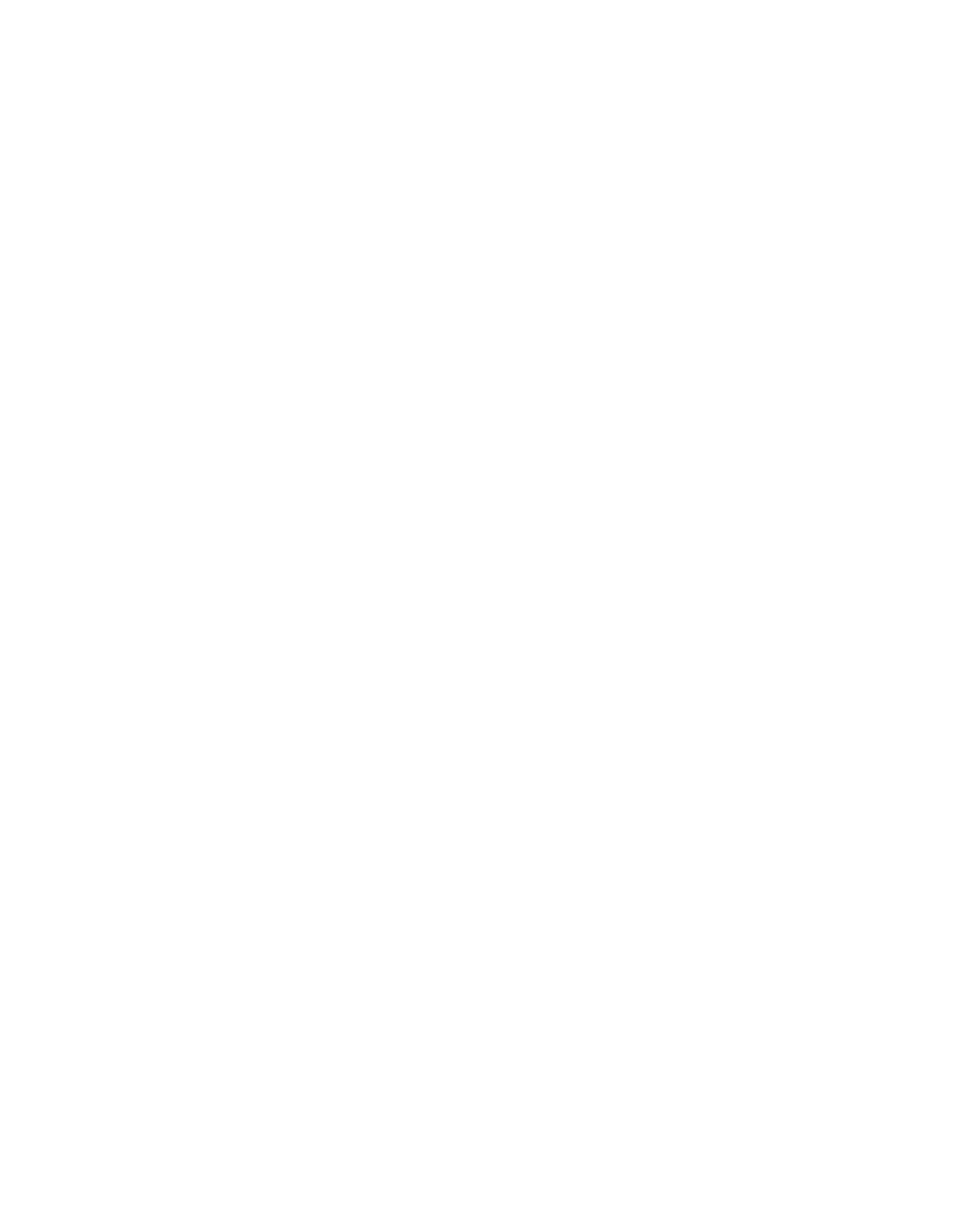# City Clerk Operating Budget

#### *Rosaria Salerno, City Clerk Appropriation: 161*

### *Department Mission*

The mission of the City Clerk's office is to accept, file, record and maintain all municipal records. The City Clerk publishes the agenda for all City Council meetings, records all Council and related Mayoral actions, and edits and compiles the minutes of Council meetings. The Department also maintains the City Council document system database and publishes, on a yearly basis, all ordinances and amended codes. The City Clerk is also responsible for overseeing the work of the Archives Commission.

#### *FY06 Performance Objectives*

- To provide archives record center services to City departments and the public; provide records disposition services to departments.
- To receive, prepare, record and distribute financial and legislative documents; provide copies of Council agendas, distribute minutes and maintain a City Council database summarizing recent meetings.
- To update the Ordinance section of the Municipal Code and distribute annual supplements.
- To receive and record statutory filings as required by law; receive and audit political campaign finance reports.

| <b>Operating Budget</b>            | Program Name                                       | Total Actual '03              | <b>Total Actual '04</b>       | Total Approp '05              | Total Budget '06              |
|------------------------------------|----------------------------------------------------|-------------------------------|-------------------------------|-------------------------------|-------------------------------|
|                                    | Legislative Support<br>Document Filing<br>Archives | 226,399<br>388.569<br>249,009 | 215,354<br>372,612<br>239,603 | 240.711<br>386.166<br>234,990 | 214,267<br>410,373<br>246,963 |
|                                    | <b>Total</b>                                       | 863,977                       | 827,569                       | 861,867                       | 871,603                       |
| <b>External Funds Budget</b>       | <b>Fund Name</b>                                   | <b>Total Actual '03</b>       | Total Actual '04              | Total Approp '05              | <b>Total Budget '06</b>       |
|                                    | NHPRC/Desegregation                                | $\mathbf{0}$                  | 40,248                        | 42,359                        | 48,883                        |
|                                    | <b>Total</b>                                       | 0                             | 40,248                        | 42,359                        | 48,883                        |
| <b>Selected Service Indicators</b> |                                                    | Actual '03                    | Actual '04                    | Approp '05                    | Budget '06                    |
|                                    | <b>Personnel Services</b><br>Non Personnel         | 763.887<br>100,091            | 731.227<br>96,341             | 787.100<br>74,767             | 796.464<br>75,139             |
|                                    | <b>Total</b>                                       | 863,978                       | 827,569                       | 861,867                       | 871,603                       |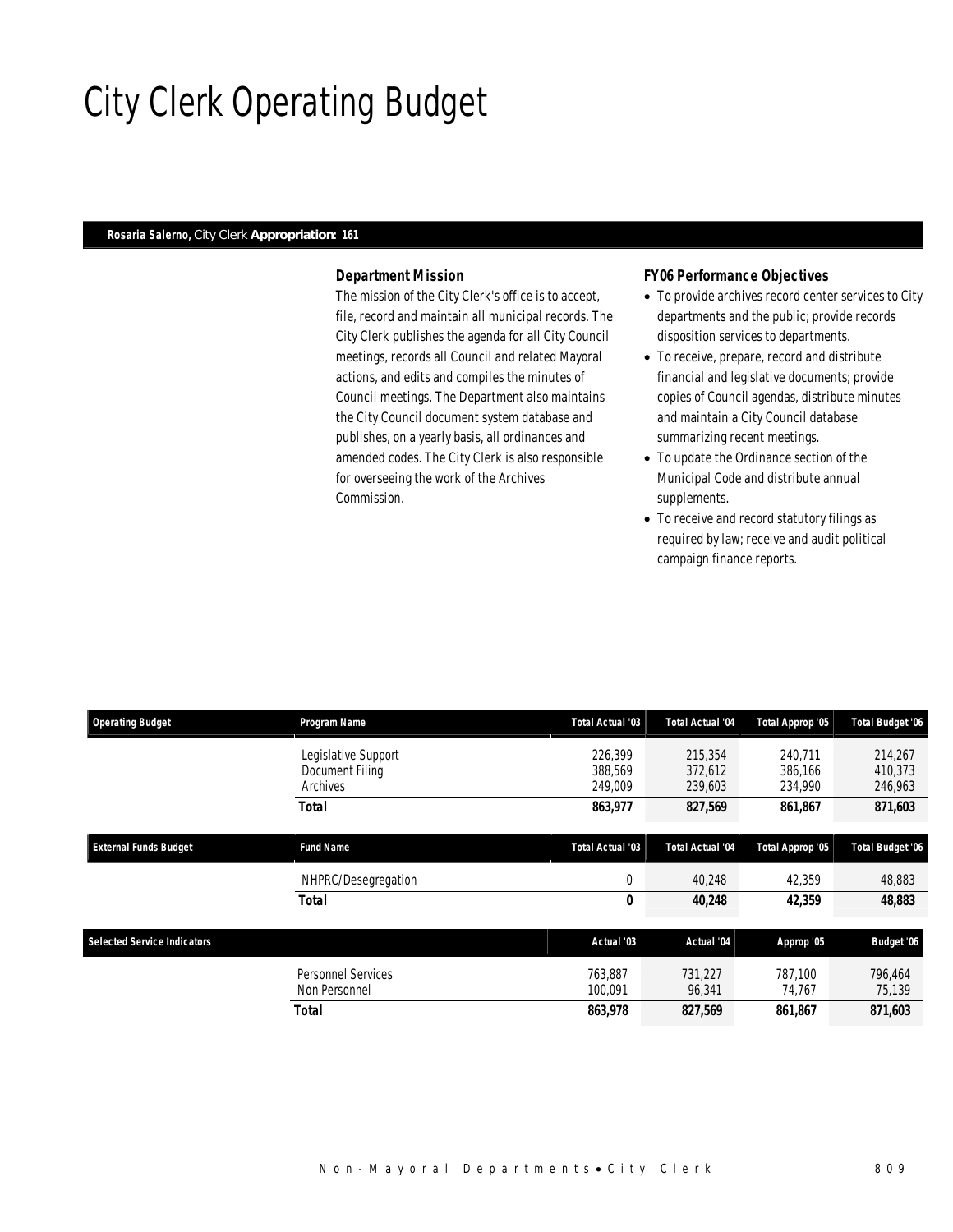## City Clerk Operating Budget



### *Authorizing Statutes*

- Election of the City Clerk, St. 1821, c. 110, s. 10; St. 1854, c. 448, s. 30-31; St. 1885, c. 266, s. 2; St. 1909, c. 486, s. 22; Rev. Ord. 1898, c. 11; MGLA c. 41, s. 12-19.
- Duties of the City Clerk, MGLA c. 41, s. 12-19; Ch. 68, Acts of 1988; MGLA c. 55, s. 26; CBC Ord. 2-1-; CBC Ord. 2-12.5; CBC Ord. 5-5.6; CBC Ord. 5-5.10; CBC Ord. 12-9a; also various fees enumerated in CBC Ord. 18-1.
- City Archives and Records Commission, Ch. 68, Acts of 1988.

### *Description of Services*

Services to the public include the sale of various licenses and permits, notarizing and attesting to documents, and filing, recording, and copying papers in the custody of the Clerk. Services to City government consist of providing informational resources and technical assistance, administration of oaths of office, attestation of various legal papers, custody of records, and administration of the state's open meeting law. The Archives Commission oversees the protection of City records, files, and other items of historic interest.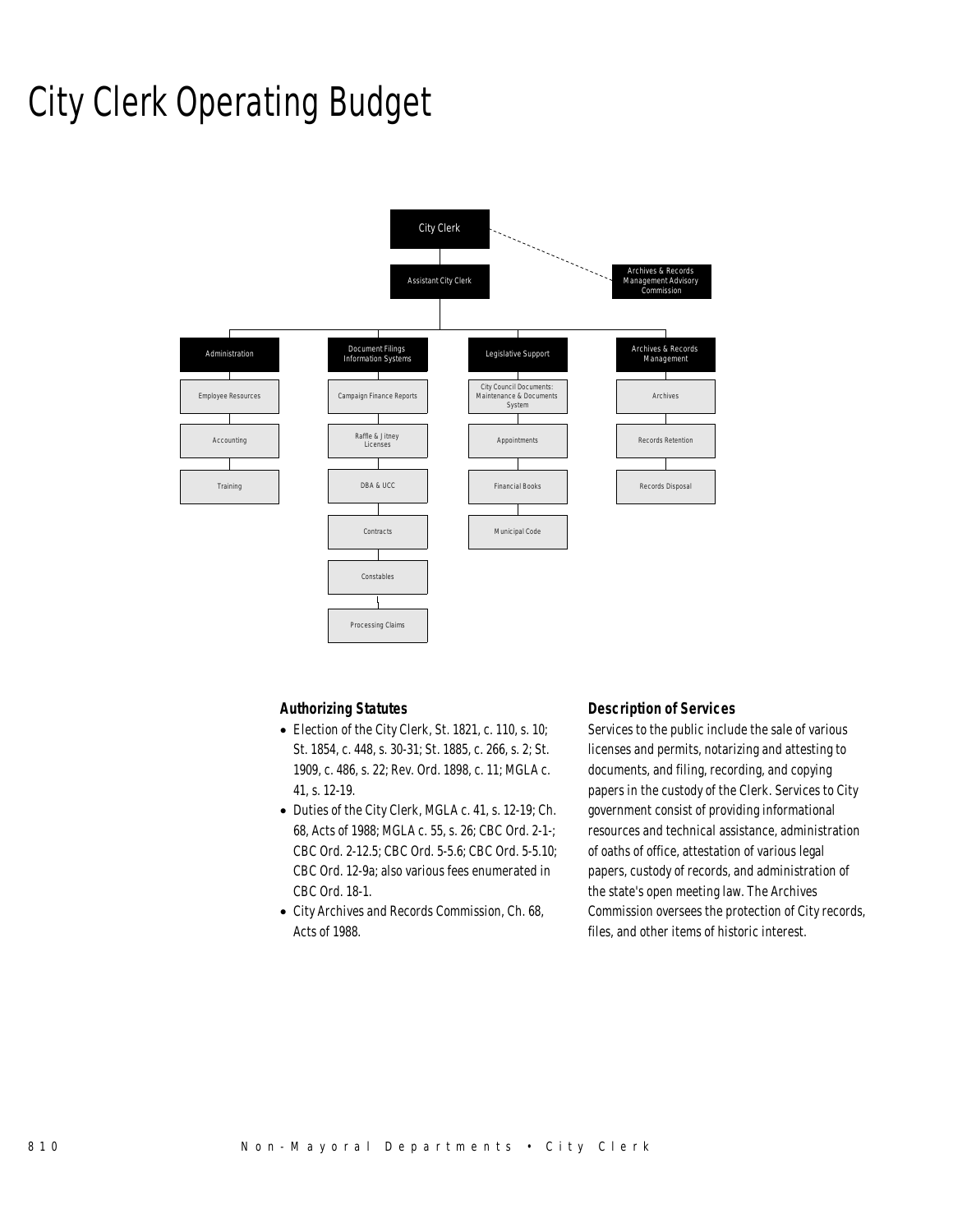# Department History

| <b>Personnel Services</b>       |                                                                                                                                                                                                                                                                                                          | FY03 Expenditure                                                                                                               | FY04 Expenditure                                                                                                     | FY05 Appropriation                                                                                                              | FY06 Adopted                                                                                                  | Inc/Dec 05 vs 06                                                                                                               |
|---------------------------------|----------------------------------------------------------------------------------------------------------------------------------------------------------------------------------------------------------------------------------------------------------------------------------------------------------|--------------------------------------------------------------------------------------------------------------------------------|----------------------------------------------------------------------------------------------------------------------|---------------------------------------------------------------------------------------------------------------------------------|---------------------------------------------------------------------------------------------------------------|--------------------------------------------------------------------------------------------------------------------------------|
|                                 | 51000 Permanent Employees<br>51100 Emergency Employees<br>51200 Overtime<br>51600 Unemployment Compensation<br>51700 Workers' Compensation<br><b>Total Personnel Services</b>                                                                                                                            | 744,147<br>19,538<br>$\mathbf 0$<br>202<br>$\mathbf{0}$<br>763,887                                                             | 709,091<br>22,136<br>$\mathbf{0}$<br>$\mathbf{0}$<br>$\theta$<br>731,227                                             | 764,081<br>23,019<br>$\mathbf 0$<br>$\overline{0}$<br>$\Omega$<br>787,100                                                       | 772,547<br>23,917<br>0<br>$\mathbf{0}$<br>$\Omega$<br>796,464                                                 | 8,466<br>898<br>$\mathbf{0}$<br>$\theta$<br>$\Omega$<br>9,364                                                                  |
| <b>Contractual Services</b>     |                                                                                                                                                                                                                                                                                                          | FY03 Expenditure                                                                                                               | FY04 Expenditure                                                                                                     | FY05 Appropriation                                                                                                              | FY06 Adopted                                                                                                  | Inc/Dec 05 vs 06                                                                                                               |
|                                 | 52100 Communications<br>52200 Utilities<br>52300 Water & Sewer<br>52400 Snow Removal<br>52500 Garbage/Waste Removal<br>52600 Repairs Buildings & Structures<br>52700 Repairs & Service of Equipment<br>52800 Transportation of Persons<br>52900 Contracted Services<br><b>Total Contractual Services</b> | 8,606<br>10,452<br>$\mathbf{0}$<br>$\mathbf{0}$<br>$\mathbf{0}$<br>$\overline{0}$<br>2,012<br>$\mathbf{0}$<br>59,435<br>80,505 | 8,651<br>14,722<br>$\mathbf{0}$<br>$\mathbf{0}$<br>$\mathbf{0}$<br>$\theta$<br>5,328<br>$\theta$<br>40,608<br>69,309 | 10,000<br>13,092<br>$\overline{0}$<br>$\overline{0}$<br>$\mathbf{0}$<br>$\overline{0}$<br>4,000<br>$\Omega$<br>30,600<br>57,692 | 10,000<br>16,489<br>0<br>$\mathbf{0}$<br>$\mathbf 0$<br>$\mathbf{0}$<br>4,000<br>$\Omega$<br>30,900<br>61,389 | $\mathbf 0$<br>3,397<br>0<br>$\overline{0}$<br>$\mathbf 0$<br>$\overline{0}$<br>$\overline{0}$<br>$\mathbf{0}$<br>300<br>3,697 |
| <b>Supplies &amp; Materials</b> |                                                                                                                                                                                                                                                                                                          | FY03 Expenditure                                                                                                               | FY04 Expenditure                                                                                                     | FY05 Appropriation                                                                                                              | FY06 Adopted                                                                                                  | Inc/Dec 05 vs 06                                                                                                               |
|                                 | 53000 Auto Energy Supplies<br>53200 Food Supplies<br>53400 Custodial Supplies<br>53500 Med, Dental, & Hosp Supply<br>53600 Office Supplies and Materials<br>53800 Educational Supplies & Mat<br>53900 Misc Supplies & Materials<br><b>Total Supplies &amp; Materials</b>                                 | $\mathbf 0$<br>$\mathbf{0}$<br>$\mathbf{0}$<br>$\mathbf{0}$<br>9,145<br>$\mathbf{0}$<br>$\overline{0}$<br>9,145                | $\mathbf 0$<br>$\mathbf{0}$<br>$\overline{0}$<br>$\mathbf{0}$<br>12,311<br>$\mathbf{0}$<br>$\theta$<br>12,311        | $\mathbf 0$<br>$\mathbf{0}$<br>$\overline{0}$<br>$\mathbf{0}$<br>8,000<br>$\mathbf{0}$<br>$\overline{0}$<br>8,000               | 0<br>$\overline{0}$<br>$\overline{0}$<br>$\mathbf 0$<br>9,000<br>0<br>$\mathbf{0}$<br>9,000                   | 0<br>$\overline{0}$<br>$\overline{0}$<br>$\mathbf 0$<br>1,000<br>$\mathbf 0$<br>$\Omega$<br>1,000                              |
| Current Chgs & Oblig            |                                                                                                                                                                                                                                                                                                          | FY03 Expenditure                                                                                                               | FY04 Expenditure                                                                                                     | FY05 Appropriation                                                                                                              | FY06 Adopted                                                                                                  | Inc/Dec 05 vs 06                                                                                                               |
|                                 | 54300 Workers' Comp Medical<br>54400 Legal Liabilities<br>54500 Aid To Veterans<br>54600 Current Charges H&I<br>54900 Other Current Charges<br>Total Current Chgs & Oblig                                                                                                                                | $\boldsymbol{0}$<br>$\mathbf{0}$<br>$\Omega$<br>$\mathbf{0}$<br>3,609<br>3,609                                                 | $\mathbf 0$<br>$\mathbf{0}$<br>$\theta$<br>$\theta$<br>3,383<br>3,383                                                | $\mathbf{0}$<br>$\mathbf{0}$<br>$\Omega$<br>$\overline{0}$<br>4,750<br>4,750                                                    | $\mathbf 0$<br>$\overline{0}$<br>$\Omega$<br>$\Omega$<br>4,750<br>4,750                                       | 0<br>$\mathbf 0$<br>0<br>0<br>0<br>0                                                                                           |
| Equipment                       |                                                                                                                                                                                                                                                                                                          | FY03 Expenditure                                                                                                               | FY04 Expenditure                                                                                                     | FY05 Appropriation                                                                                                              | FY06 Adopted                                                                                                  | Inc/Dec 05 vs 06                                                                                                               |
|                                 | 55000 Automotive Equipment<br>55400 Lease/Purchase<br>55600 Office Furniture & Equipment<br>55900 Misc Equipment<br><b>Total Equipment</b>                                                                                                                                                               | $\boldsymbol{0}$<br>6,255<br>$\boldsymbol{0}$<br>577<br>6,832                                                                  | $\mathbf 0$<br>1,602<br>$\theta$<br>9,737<br>11,339                                                                  | $\mathbf 0$<br>140<br>$\Omega$<br>4,185<br>4,325                                                                                | $\mathbf 0$<br>$\mathbf 0$<br>$\cap$<br>$\boldsymbol{0}$<br>0                                                 | 0<br>$-140$<br>$\Omega$<br>$-4,185$<br>$-4,325$                                                                                |
| Other                           |                                                                                                                                                                                                                                                                                                          | FY03 Expenditure                                                                                                               | FY04 Expenditure                                                                                                     | FY05 Appropriation                                                                                                              | FY06 Adopted                                                                                                  | Inc/Dec 05 vs 06                                                                                                               |
|                                 | 56200 Special Appropriation<br>57200 Structures & Improvements<br>58000 Land & Non-Structure<br><b>Total Other</b>                                                                                                                                                                                       | $\boldsymbol{0}$<br>$\mathbf 0$<br>$\mathbf{0}$<br>$\bf{0}$                                                                    | $\mathbf 0$<br>$\mathbf 0$<br>$\mathbf 0$<br>0                                                                       | $\boldsymbol{0}$<br>$\mathbf 0$<br>0<br>0                                                                                       | $\boldsymbol{0}$<br>$\mathbf 0$<br>0<br>0                                                                     | 0<br>0<br>0<br>0                                                                                                               |
|                                 | <b>Grand Total</b>                                                                                                                                                                                                                                                                                       | 863,978                                                                                                                        | 827,569                                                                                                              | 861,867                                                                                                                         | 871,603                                                                                                       | 9,736                                                                                                                          |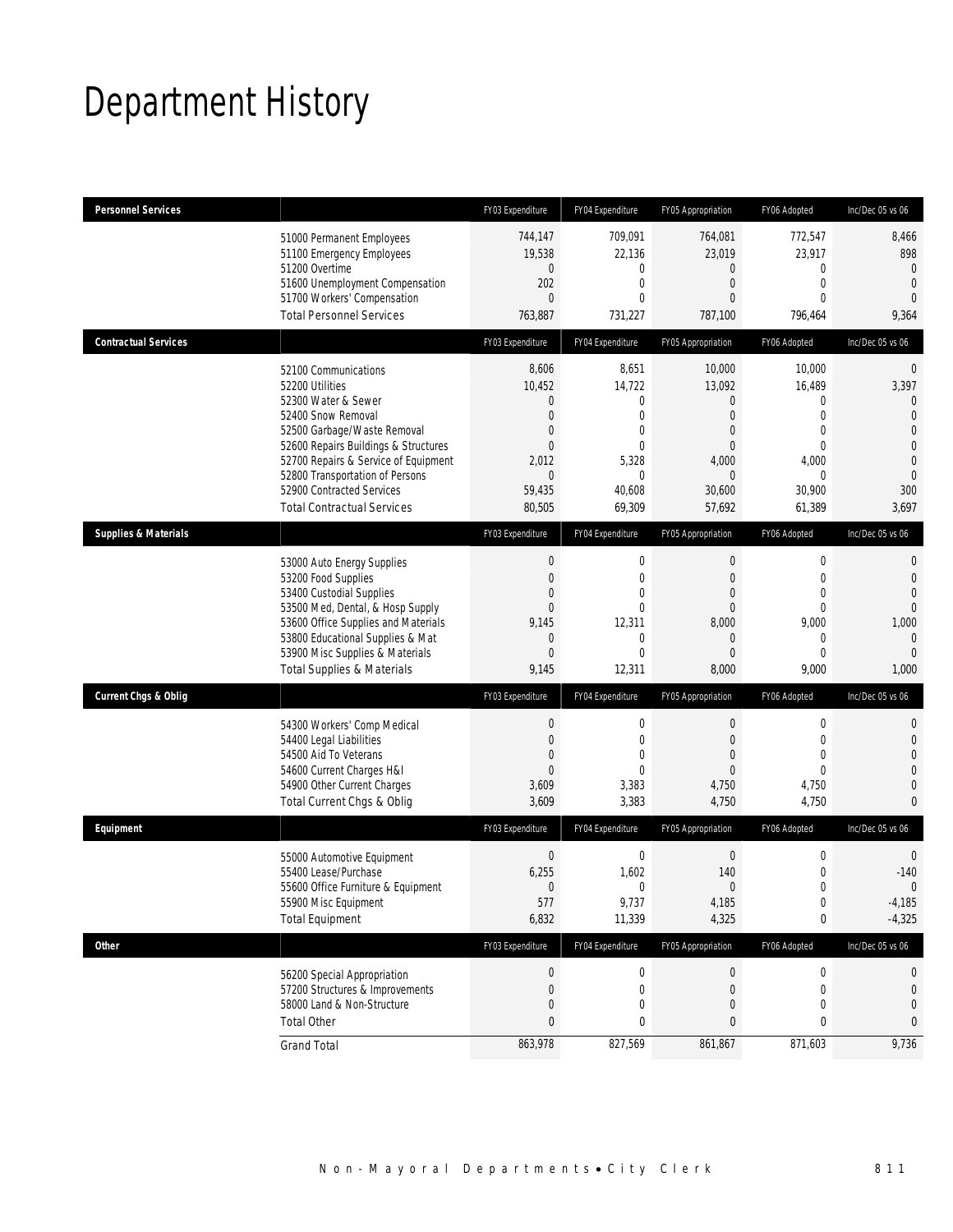# Department Personnel

| Title                       | Union<br>Code   | Grade | Position       | FY06 Salary | Title                        | Union<br>Code   | Grade | Position       | FY06 Salary  |
|-----------------------------|-----------------|-------|----------------|-------------|------------------------------|-----------------|-------|----------------|--------------|
|                             |                 |       |                |             |                              |                 |       |                |              |
| City Clerk                  | CDH             |       |                | 87,364      | Prin Admin Assistant         | SE <sub>1</sub> | 8     |                | 77,663       |
| <b>Assistant City Clerk</b> | <b>EXM</b>      | 10    |                | 86,329      | Data Proc Sys Analyst I      | SE <sub>1</sub> |       |                | 71,046       |
| Admin Assistant             | SU <sub>4</sub> | 15    |                | 48,494      | Prin Administrative Asst     | SE <sub>1</sub> |       | $\overline{2}$ | 135,690      |
| <b>Admin Secretary</b>      | SU <sub>4</sub> | 14    |                | 36,128      | Sr Admin Assistant           | SE <sub>1</sub> | 5     |                | 58,326       |
| Head Clerk & Secretary      | SU4             | 13    | $\overline{2}$ | 64,062      | Administrative Analyst       | SE <sub>1</sub> | 4     | $\overline{2}$ | 99,444       |
|                             |                 |       |                |             | <b>Total</b>                 |                 |       | 13             | 764,547      |
|                             |                 |       |                |             | <b>Adjustments</b>           |                 |       |                |              |
|                             |                 |       |                |             | <b>Differential Payments</b> |                 |       |                | $\mathbf 0$  |
|                             |                 |       |                |             | Other                        |                 |       |                | 8,000        |
|                             |                 |       |                |             | Chargebacks                  |                 |       |                | $\mathbf{0}$ |
|                             |                 |       |                |             | <b>Salary Savings</b>        |                 |       |                | $\mathbf{0}$ |
|                             |                 |       |                |             | <b>FY06 Total Request</b>    |                 |       |                | 772,547      |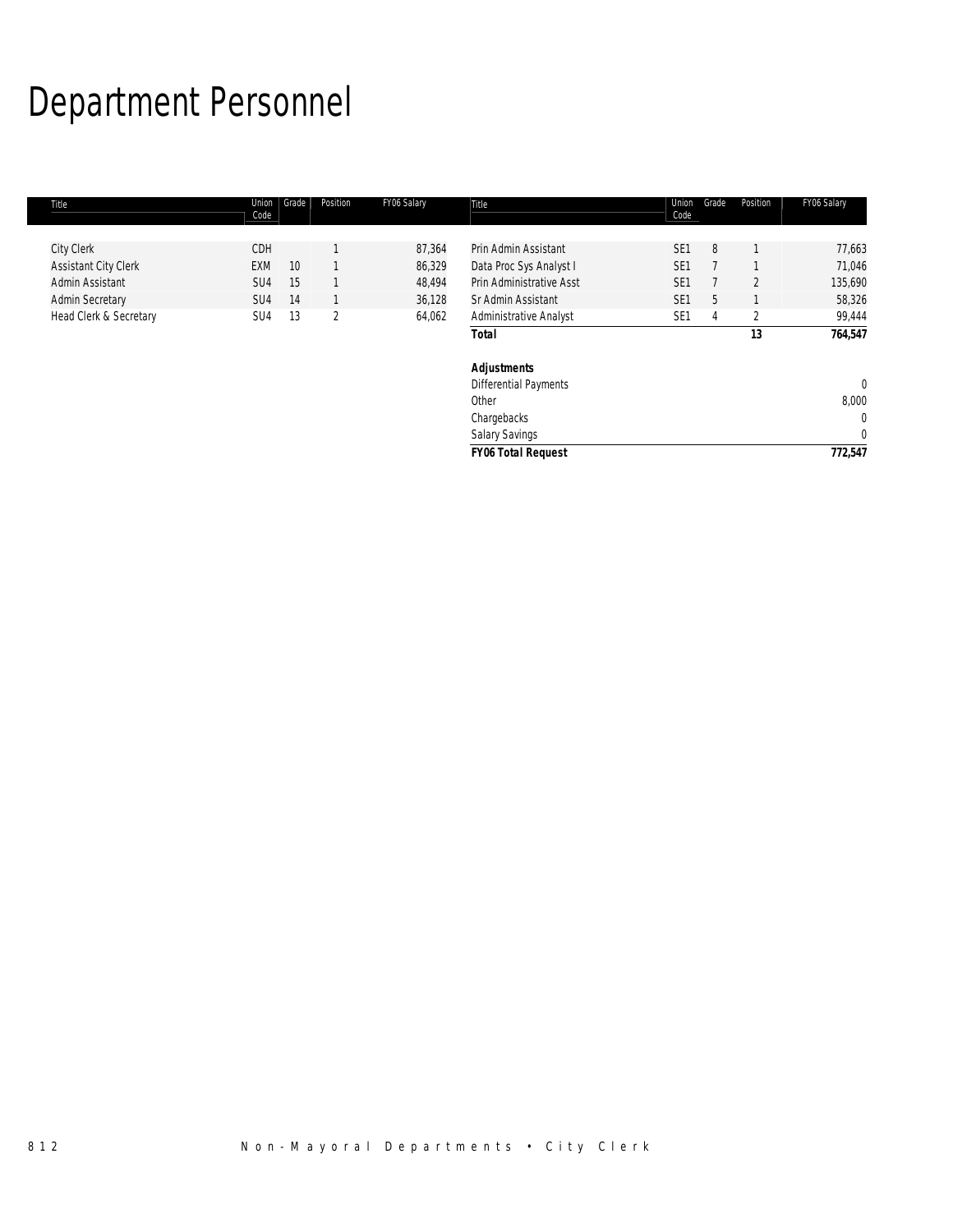## External Funds History

| <b>Personnel Services</b>       |                                                                                                                                                                                                                                                                                                            | FY03 Expenditure                                                                                                                                                                      | FY04 Expenditure                                                                                                                 | FY05 Appropriation                                                                                                                                          | FY06 Adopted                                                                                                                                                             | Inc/Dec 05 vs 06                                                                                                                                       |
|---------------------------------|------------------------------------------------------------------------------------------------------------------------------------------------------------------------------------------------------------------------------------------------------------------------------------------------------------|---------------------------------------------------------------------------------------------------------------------------------------------------------------------------------------|----------------------------------------------------------------------------------------------------------------------------------|-------------------------------------------------------------------------------------------------------------------------------------------------------------|--------------------------------------------------------------------------------------------------------------------------------------------------------------------------|--------------------------------------------------------------------------------------------------------------------------------------------------------|
|                                 | 51000 Permanent Employees<br>51100 Emergency Employees<br>51200 Overtime<br>51300 Part Time Employees<br>51400 Health Insurance<br>51500 Pension & Annunity<br>51600 Unemployment Compensation<br>51700 Workers' Compensation<br>51800 Indirect Costs<br>51900 Medicare<br><b>Total Personnel Services</b> | $\boldsymbol{0}$<br>$\mathbf{0}$<br>$\mathbf{0}$<br>$\overline{0}$<br>$\mathbf{0}$<br>$\mathbf 0$<br>$\overline{0}$<br>$\mathbf{0}$<br>$\overline{0}$<br>$\mathbf{0}$<br>$\mathbf{0}$ | 18,154<br>$\mathbf 0$<br>$\mathbf 0$<br>$\mathbf 0$<br>4,773<br>0<br>$\mathbf 0$<br>$\mathbf 0$<br>0<br>229<br>23,156            | 17,460<br>$\boldsymbol{0}$<br>$\boldsymbol{0}$<br>$\overline{0}$<br>4,041<br>765<br>$\boldsymbol{0}$<br>$\overline{0}$<br>$\overline{0}$<br>256<br>22,522   | 41,015<br>$\overline{0}$<br>$\mathbf{0}$<br>$\mathbf{0}$<br>4,000<br>537<br>$\mathbf{0}$<br>$\mathbf{0}$<br>$\theta$<br>3,331<br>48,883                                  | 23,555<br>$\mathbf{0}$<br>$\mathbf{0}$<br>$\Omega$<br>$-41$<br>$-228$<br>$\overline{0}$<br>$\overline{0}$<br>$\Omega$<br>3,075<br>26,361               |
| <b>Contractual Services</b>     |                                                                                                                                                                                                                                                                                                            | FY03 Expenditure                                                                                                                                                                      | FY04 Expenditure                                                                                                                 | FY05 Appropriation                                                                                                                                          | FY06 Adopted                                                                                                                                                             | Inc/Dec 05 vs 06                                                                                                                                       |
|                                 | 52100 Communications<br>52200 Utilities<br>52300 Water & Sewer<br>52400 Snow Removal<br>52500 Garbage/Waste Removal<br>52600 Repairs Buildings & Structures<br>52700 Repairs & Service of Equipment<br>52800 Transportation of Persons<br>52900 Contracted Services<br><b>Total Contractual Services</b>   | $\boldsymbol{0}$<br>$\mathbf{0}$<br>$\overline{0}$<br>$\mathbf{0}$<br>$\mathbf{0}$<br>$\mathbf{0}$<br>$\overline{0}$<br>$\mathbf{0}$<br>$\mathbf 0$<br>$\mathbf{0}$                   | $\mathbf 0$<br>$\mathbf{0}$<br>$\overline{0}$<br>$\mathbf{0}$<br>0<br>$\overline{0}$<br>$\Omega$<br>$\Omega$<br>15,522<br>15,522 | $\boldsymbol{0}$<br>$\boldsymbol{0}$<br>$\overline{0}$<br>$\overline{0}$<br>$\mathbf 0$<br>$\overline{0}$<br>$\overline{0}$<br>$\Omega$<br>17,200<br>17,200 | $\mathbf 0$<br>$\overline{0}$<br>$\overline{0}$<br>$\overline{0}$<br>$\mathbf 0$<br>$\overline{0}$<br>$\overline{0}$<br>$\overline{0}$<br>$\overline{0}$<br>$\mathbf{0}$ | $\mathbf{0}$<br>$\mathbf{0}$<br>$\overline{0}$<br>$\overline{0}$<br>$\overline{0}$<br>$\overline{0}$<br>$\Omega$<br>$\Omega$<br>$-17,200$<br>$-17,200$ |
| <b>Supplies &amp; Materials</b> |                                                                                                                                                                                                                                                                                                            | FY03 Expenditure                                                                                                                                                                      | FY04 Expenditure                                                                                                                 | FY05 Appropriation                                                                                                                                          | FY06 Adopted                                                                                                                                                             | Inc/Dec 05 vs 06                                                                                                                                       |
|                                 | 53000 Auto Energy Supplies<br>53200 Food Supplies<br>53400 Custodial Supplies<br>53500 Med, Dental, & Hosp Supply<br>53600 Office Supplies and Materials<br>53800 Educational Supplies & Mat<br>53900 Misc Supplies & Materials<br><b>Total Supplies &amp; Materials</b>                                   | $\theta$<br>$\mathbf{0}$<br>$\mathbf 0$<br>$\mathbf{0}$<br>$\mathbf{0}$<br>$\mathbf{0}$<br>$\mathbf{0}$<br>$\mathbf{0}$                                                               | $\mathbf 0$<br>$\mathbf{0}$<br>$\overline{0}$<br>0<br>$\overline{0}$<br>$\mathbf{0}$<br>$\overline{0}$<br>0                      | $\boldsymbol{0}$<br>$\boldsymbol{0}$<br>$\overline{0}$<br>$\mathbf 0$<br>$\overline{0}$<br>$\overline{0}$<br>245<br>245                                     | $\mathbf 0$<br>$\overline{0}$<br>$\overline{0}$<br>$\mathbf 0$<br>$\overline{0}$<br>$\overline{0}$<br>$\overline{0}$<br>0                                                | 0<br>$\overline{0}$<br>$\mathbf{0}$<br>$\mathbf 0$<br>$\overline{0}$<br>$\overline{0}$<br>$-245$<br>$-245$                                             |
| <b>Current Chgs &amp; Oblig</b> |                                                                                                                                                                                                                                                                                                            | FY03 Expenditure                                                                                                                                                                      | FY04 Expenditure                                                                                                                 | FY05 Appropriation                                                                                                                                          | FY06 Adopted                                                                                                                                                             | Inc/Dec 05 vs 06                                                                                                                                       |
|                                 | 54300 Workers' Comp Medical<br>54400 Legal Liabilities<br>54600 Current Charges H&I<br>54800 Reserve Account<br>54900 Other Current Charges<br>Total Current Chgs & Oblig                                                                                                                                  | $\boldsymbol{0}$<br>$\overline{0}$<br>$\overline{0}$<br>$\mathbf 0$<br>$\mathbf 0$<br>$\mathbf{0}$                                                                                    | $\mathbf 0$<br>$\mathbf{0}$<br>$\overline{0}$<br>$\overline{0}$<br>0<br>$\mathbf{0}$                                             | $\boldsymbol{0}$<br>$\boldsymbol{0}$<br>$\boldsymbol{0}$<br>$\boldsymbol{0}$<br>$\mathbf 0$<br>$\mathbf{0}$                                                 | $\mathbf 0$<br>$\mathbf{0}$<br>$\mathbf{0}$<br>$\mathbf 0$<br>$\mathbf 0$<br>$\mathbf{0}$                                                                                | $\mathbf{0}$<br>$\mathbf{0}$<br>$\overline{0}$<br>$\overline{0}$<br>$\mathbf{0}$<br>$\overline{0}$                                                     |
| Equipment                       |                                                                                                                                                                                                                                                                                                            | FY03 Expenditure                                                                                                                                                                      | FY04 Expenditure                                                                                                                 | FY05 Appropriation                                                                                                                                          | FY06 Adopted                                                                                                                                                             | Inc/Dec 05 vs 06                                                                                                                                       |
|                                 | 55000 Automotive Equipment<br>55400 Lease/Purchase<br>55600 Office Furniture & Equipment<br>55900 Misc Equipment<br><b>Total Equipment</b>                                                                                                                                                                 | $\theta$<br>$\boldsymbol{0}$<br>$\mathbf 0$<br>$\mathbf{0}$<br>$\mathbf 0$                                                                                                            | $\boldsymbol{0}$<br>$\mathbf 0$<br>0<br>1,569<br>1,569                                                                           | 0<br>$\mathbf 0$<br>$\overline{0}$<br>2,392<br>2,392                                                                                                        | $\pmb{0}$<br>$\mathbf 0$<br>0<br>$\mathbf 0$<br>0                                                                                                                        | 0<br>$\mathbf 0$<br>$\mathbf 0$<br>$-2,392$<br>$-2,392$                                                                                                |
| <b>Other</b>                    |                                                                                                                                                                                                                                                                                                            | FY03 Expenditure                                                                                                                                                                      | FY04 Expenditure                                                                                                                 | FY05 Appropriation                                                                                                                                          | FY06 Adopted                                                                                                                                                             | Inc/Dec 05 vs 06                                                                                                                                       |
|                                 | 56200 Special Appropriation<br>57200 Structures & Improvements<br>58000 Land & Non-Structure<br><b>Total Other</b><br><b>Grand Total</b>                                                                                                                                                                   | $\boldsymbol{0}$<br>$\boldsymbol{0}$<br>$\theta$<br>$\mathbf 0$<br>$\boldsymbol{0}$                                                                                                   | $\boldsymbol{0}$<br>0<br>0<br>0<br>40,247                                                                                        | $\boldsymbol{0}$<br>$\boldsymbol{0}$<br>$\boldsymbol{0}$<br>$\bf 0$<br>42,359                                                                               | $\boldsymbol{0}$<br>$\mathbf 0$<br>$\mathbf 0$<br>0<br>48,883                                                                                                            | $\boldsymbol{0}$<br>$\mathbf 0$<br>$\mathbf 0$<br>$\mathbf{0}$<br>6,524                                                                                |
|                                 |                                                                                                                                                                                                                                                                                                            |                                                                                                                                                                                       |                                                                                                                                  |                                                                                                                                                             |                                                                                                                                                                          |                                                                                                                                                        |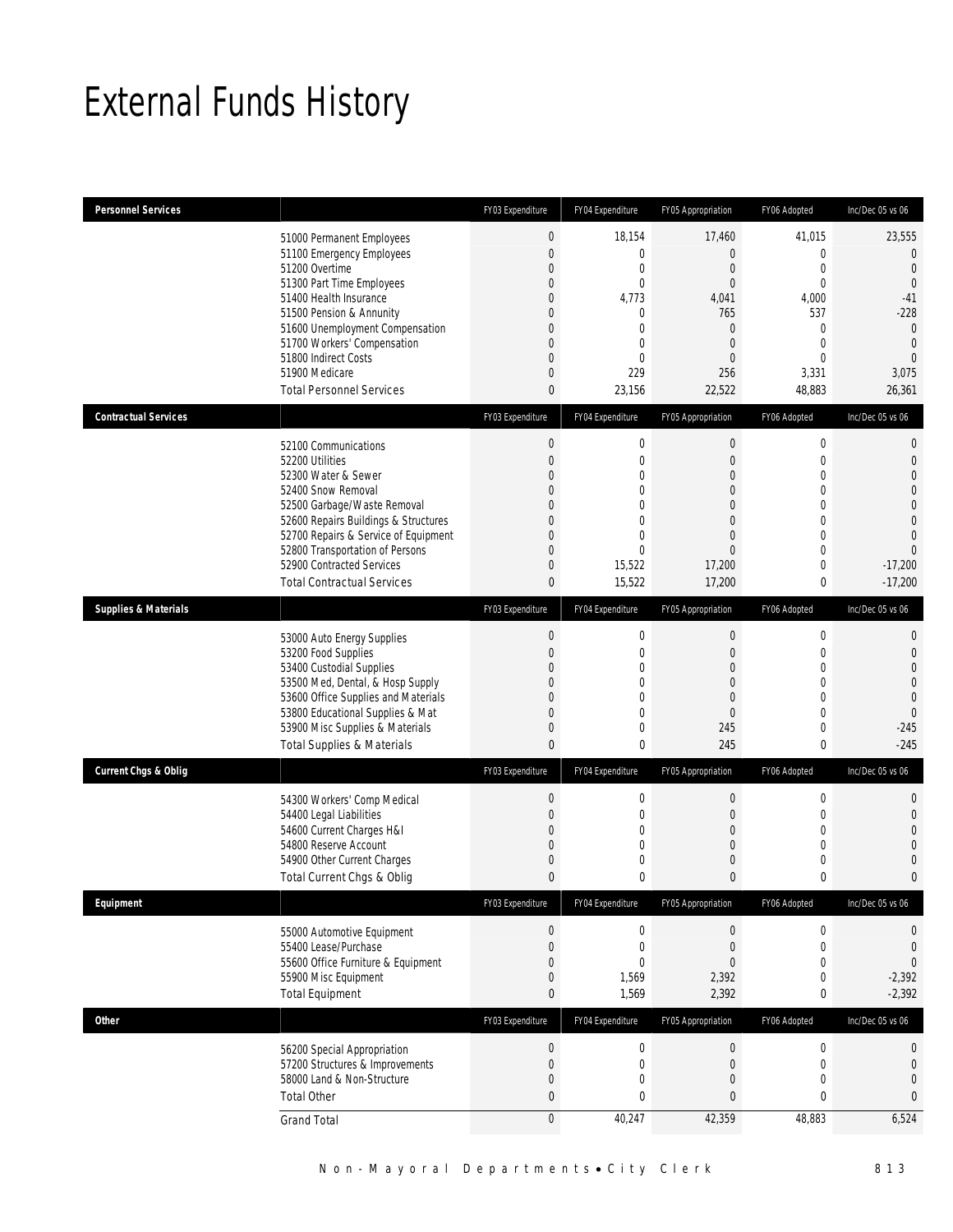## External Funds Personnel

| Title | Union<br>Grade<br>Position<br>Code | FY06 Salary | Title                        | Union<br>Code   | Grade | Position | FY06 Salary    |
|-------|------------------------------------|-------------|------------------------------|-----------------|-------|----------|----------------|
|       |                                    |             | Administrative Analyst       | SE <sub>1</sub> | 4     |          | 41,015         |
|       |                                    |             | <b>Total</b>                 |                 |       |          | 41,015         |
|       |                                    |             | <b>Adjustments</b>           |                 |       |          |                |
|       |                                    |             | <b>Differential Payments</b> |                 |       |          | $\overline{0}$ |
|       |                                    |             | Other                        |                 |       |          | $\overline{0}$ |
|       |                                    |             | Chargebacks                  |                 |       |          | $\overline{0}$ |
|       |                                    |             | Salary Savings               |                 |       |          | $\overline{0}$ |
|       |                                    |             | <b>FY06 Total Request</b>    |                 |       |          | 41,015         |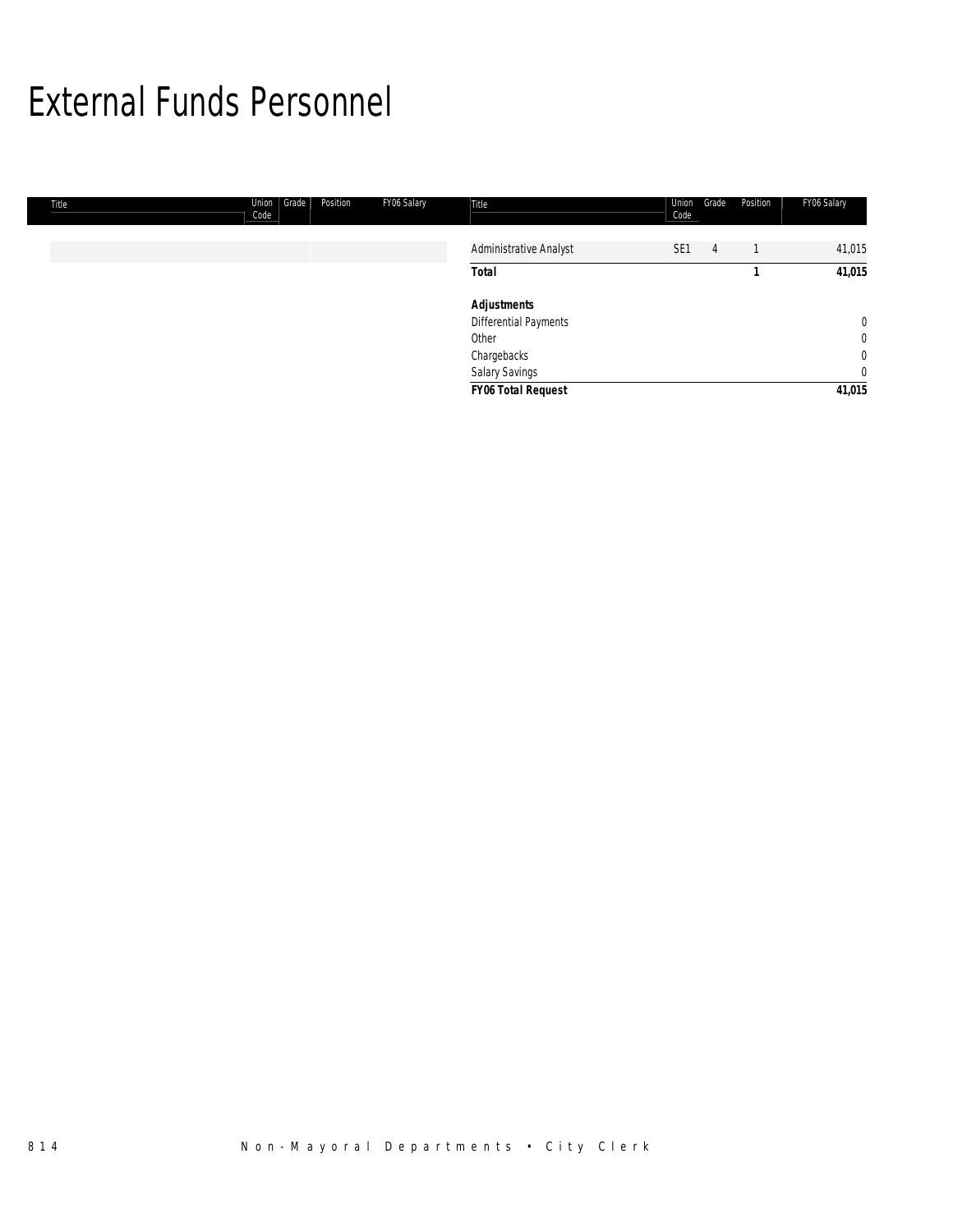# Program 1. Legislative Support

### *Rosaria Salerno, Manager Organization: 161100*

#### *Program Description*

The Legislative Support Program carries out government functions required by state and local law, and manages and maintains the City Council document system database. The program also administers oaths of office and maintains records relative to the appointment or election of City officers. The program maintains and updates the City of Boston Code, advises City officials on the Commonwealth's open meeting law, and maintains copies of City of Boston official reports.

#### *Program Objectives*

- To receive, prepare, record and distribute financial and legislative documents; provide copies of Council agendas, distribute minutes and maintain a City Council database summarizing recent meetings.
- To update the Ordinance section of the Municipal Code and distribute annual supplements.

| <b>Program Outcomes</b>            |                                                                                                                     | Actual '03             | Actual '04             | Projected '05          | <b>PLOS '06</b>   |
|------------------------------------|---------------------------------------------------------------------------------------------------------------------|------------------------|------------------------|------------------------|-------------------|
|                                    | % of documents processed within 48 hours<br>% of Council minutes distributed and updates<br>entered within 48 hours | 100%<br>100%           | 100%<br>100%           | 100%<br>100%           | 100%<br>100%      |
|                                    | Annual supplement published in April<br>Copies of municipal code distributed                                        | 19                     |                        | 8                      | 40                |
|                                    | CD produced                                                                                                         |                        |                        |                        |                   |
| <b>Selected Service Indicators</b> |                                                                                                                     | Actual '03             | Actual '04             | Approp '05             | Budget '06        |
|                                    | Quota<br>Personnel Services<br>Non Personnel                                                                        | 4<br>207.840<br>18.559 | Д<br>195.978<br>19,376 | 4<br>220.611<br>20,100 | 194,667<br>19,600 |
|                                    | <b>Total</b>                                                                                                        | 226,399                | 215,354                | 240.711                | 214,267           |
|                                    | Total documents processed                                                                                           | 1,569                  | 1,624                  | 1,645                  | 1,500             |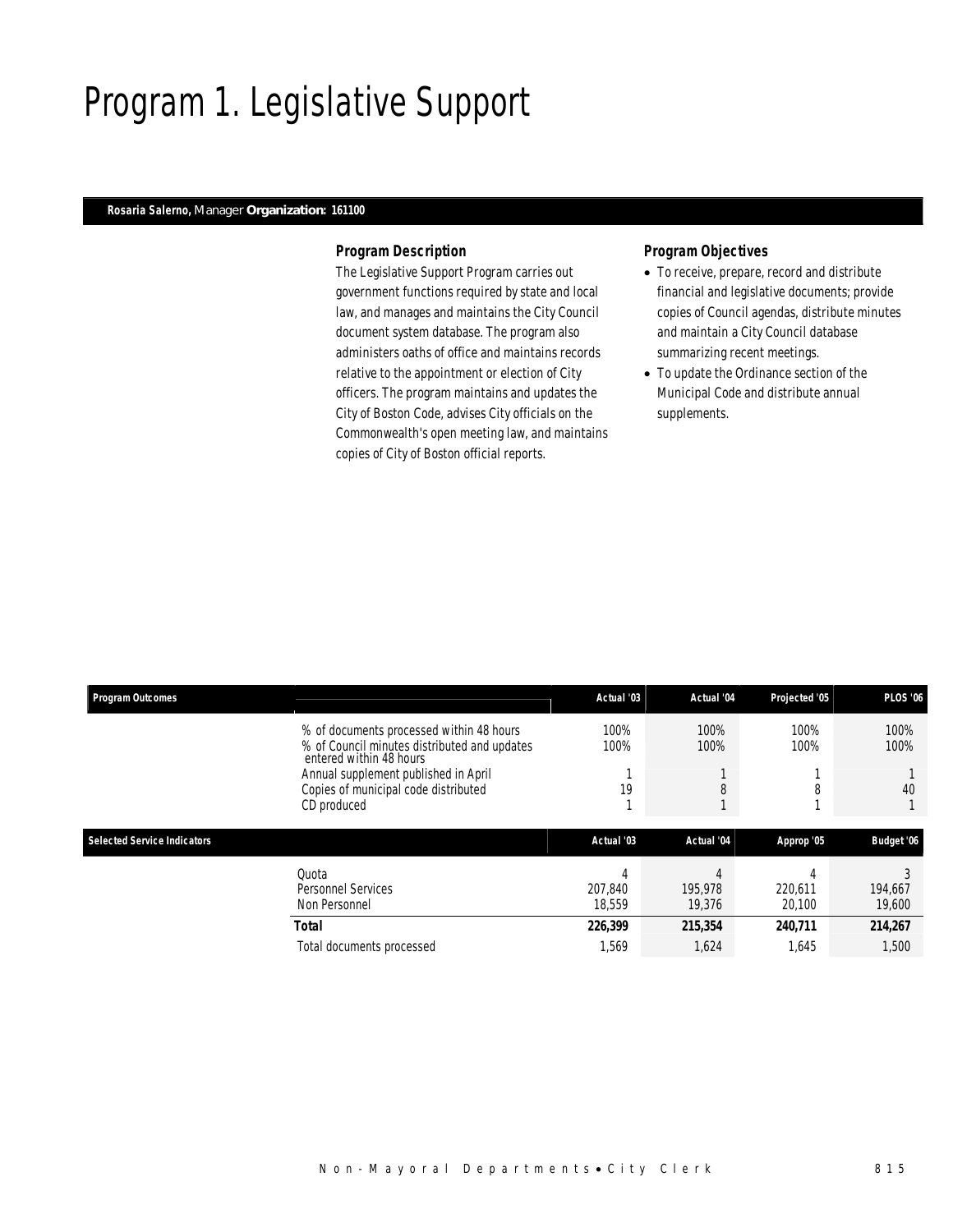# Program 2. Document Filing

### *Rosaria Salerno, Manager Organization: 161200*

#### *Program Description*

The City Clerk is the supervisor of records and the filing agency for the City. The Office of the City Clerk is required to record, file, and maintain indices of public documents.

## *Program Objectives*

• To receive and record statutory filings as required by law; receive and audit political campaign finance reports.

| <b>Program Outcomes</b>            |                                                                                                 | Actual '03             | Actual '04        | Projected '05     | <b>PLOS '06</b>   |
|------------------------------------|-------------------------------------------------------------------------------------------------|------------------------|-------------------|-------------------|-------------------|
|                                    | % of campaign reports processed within 48                                                       | 100%                   | 100%              | 100%              | 100%              |
|                                    | hours<br>% of filings processed within 48 hours<br>% of damage claims processed within 48 hours | 100%<br>100%           | 100%<br>100%      | 97%<br>100%       | 100%<br>100%      |
| <b>Selected Service Indicators</b> |                                                                                                 | Actual '03             | Actual '04        | Approp '05        | Budget '06        |
|                                    | Ouota<br><b>Personnel Services</b><br>Non Personnel                                             | 8<br>375.566<br>13,003 | 345,771<br>26,840 | 369.881<br>16,285 | 397.773<br>12,600 |
|                                    | Total                                                                                           | 388.569                | 372,612           | 386,166           | 410,373           |
|                                    | Total campaign reports                                                                          | 47                     | 57                | 33                | 100               |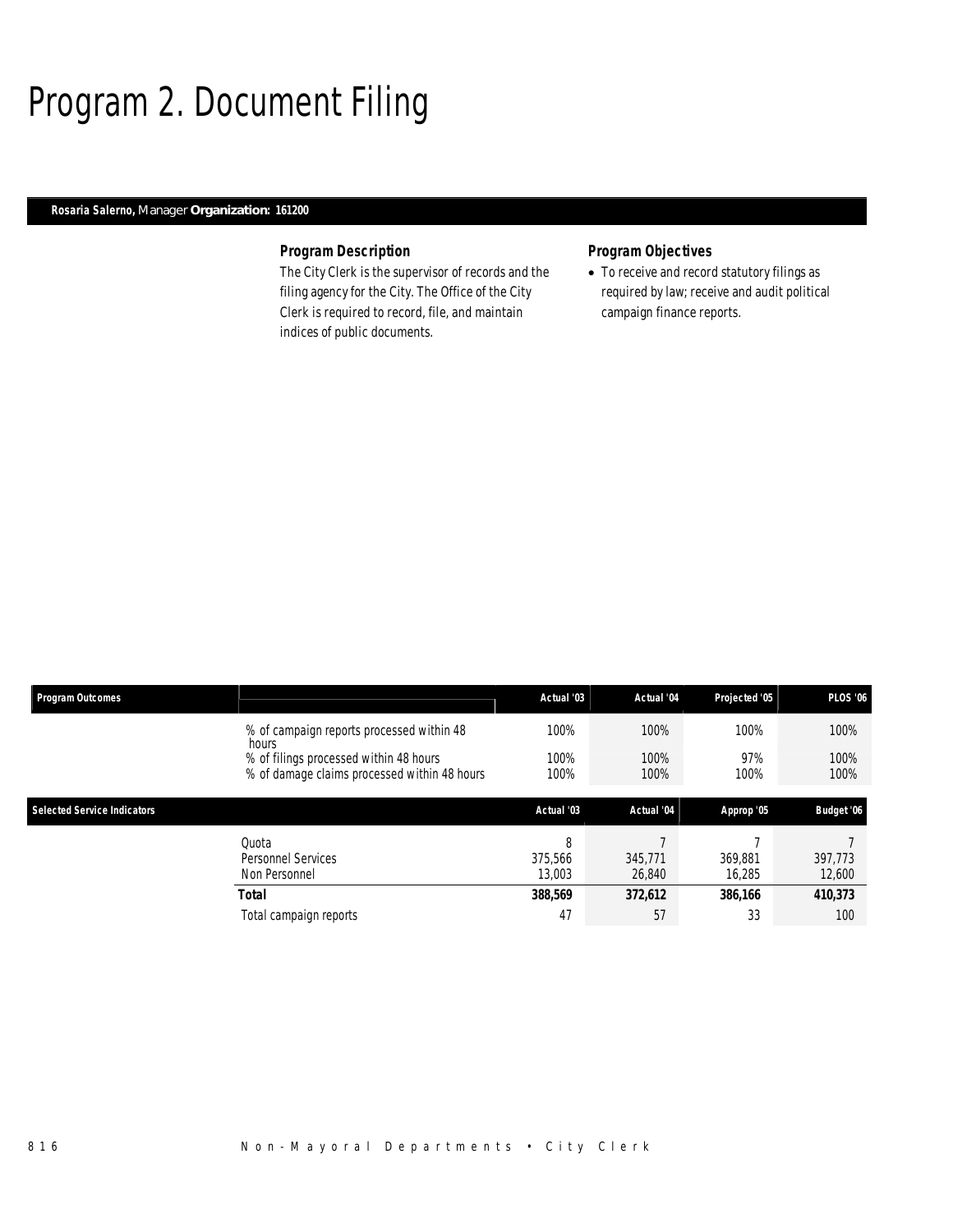## Program 3. Archives

### *Rosaria Salerno, Manager Organization: 161300*

### *Program Description*

The Archives oversees the preservation of significant records, facilitates improved and costeffective access to public records by Boston municipal government and its citizens. It also oversees the elimination of obsolete records.

### *Program Objectives*

• To provide archives record center services to City departments and the public; provide records disposition services to departments.

| <b>Program Outcomes</b>            |                                                                         | Actual '03             | Actual '04             | Projected '05     | <b>PLOS '06</b>   |
|------------------------------------|-------------------------------------------------------------------------|------------------------|------------------------|-------------------|-------------------|
|                                    | Cubic feet of records destroyed per state                               | 3,156                  | 4,489                  | 1,861             | 3,000             |
|                                    | approval<br>Cubic feet of records transferred to archive<br>repositions | 3,364                  | 6,833                  | 3,827             | 1,500             |
| <b>Selected Service Indicators</b> |                                                                         | Actual '03             | Actual '04             | Approp '05        | Budget '06        |
|                                    | Ouota<br>Personnel Services<br>Non Personnel                            | 4<br>180.480<br>68.529 | 3<br>189.477<br>50.126 | 196.608<br>38,382 | 204,024<br>42,939 |
|                                    | <b>Total</b>                                                            | 249,009                | 239,603                | 234,990           | 246,963           |
|                                    | Cubic feet of archives processed                                        | 532                    | 217                    | 396.4             | 500               |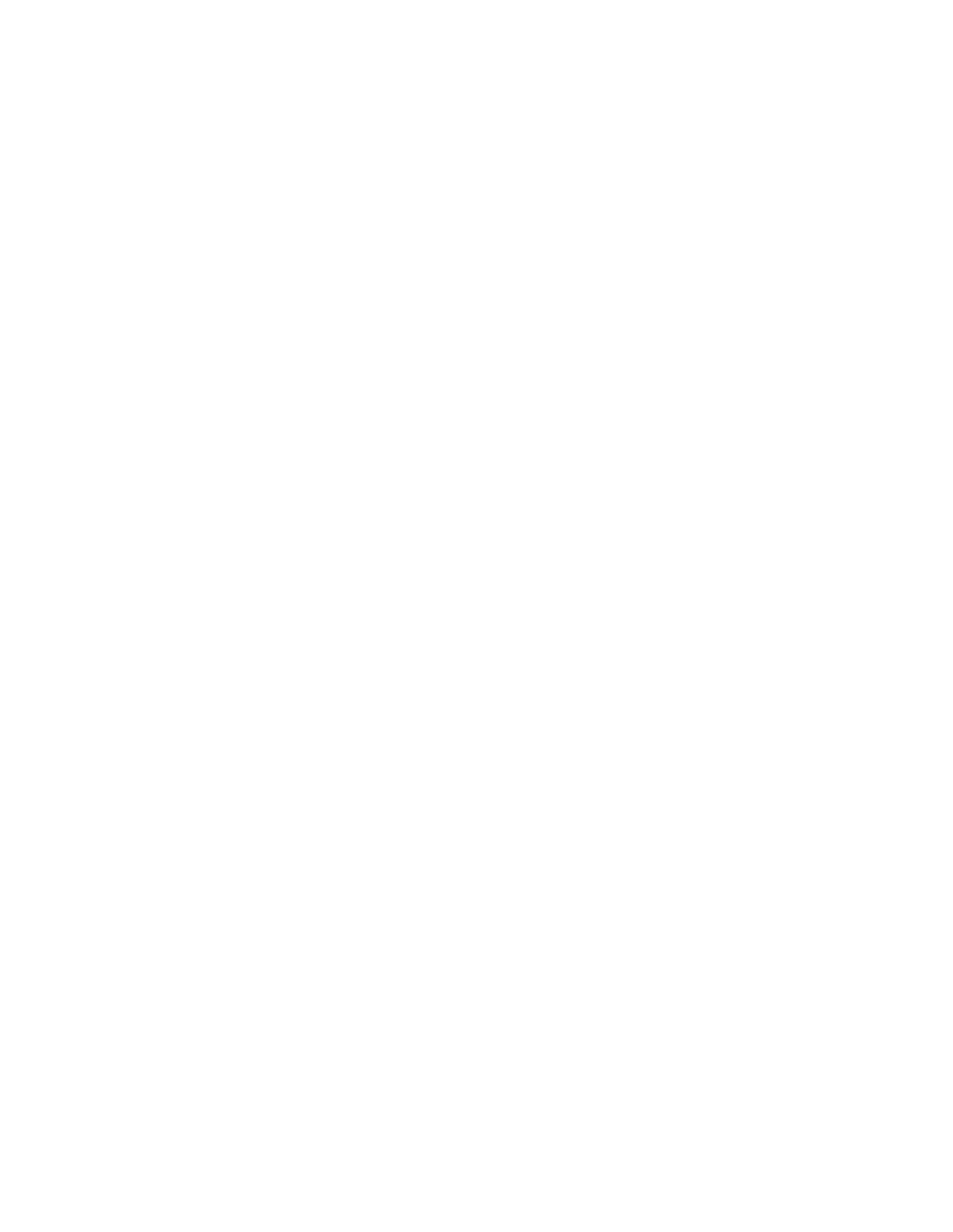# City Council Operating Budget

#### *Michael Flaherty, Council President Appropriation: 112*

#### *Department Mission*

As the Legislative body of the City, the City Council serves as a link between the citizens of Boston and their municipal government. Through the filing of legislation, the enactment of orders, ordinances and resolutions, the Council actively represents the diverse interests of Bostonians while ensuring the efficient and cost effective delivery of services. The Council fulfills its obligation as the appropriating authority by analyzing appropriations and loan orders.

#### *FY06 Performance Objectives*

- To serve as a resource for City employees, residents, and students seeking information about City government and the City Council.
- To maximize opportunities for citizen input into the Council's legislative process.
- To analyze legislation with financial implications and enable the Council to meet its responsibility as the City's appropriating authority.

| <b>Operating Budget</b>            | Program Name                                                       | <b>Total Actual '03</b>         | <b>Total Actual '04</b>         | Total Approp '05                | <b>Total Budget '06</b>         |
|------------------------------------|--------------------------------------------------------------------|---------------------------------|---------------------------------|---------------------------------|---------------------------------|
|                                    | Administration<br>City Councilors<br>Legislative/Financial Support | 359.259<br>2.978.011<br>431.704 | 269.825<br>2.984.260<br>427.337 | 275.514<br>3.251.998<br>491,612 | 276,903<br>3,345,105<br>517,867 |
|                                    | Total                                                              | 3,768,974                       | 3,681,422                       | 4,019,124                       | 4,139,875                       |
| <b>Selected Service Indicators</b> |                                                                    | Actual '03                      | Actual '04                      | Approp '05                      | Budget '06                      |
|                                    | Personnel Services<br>Non Personnel                                | 3,500,222<br>268.751            | 3,434,862<br>246.561            | 3.696.124<br>323,000            | 3,791,124<br>348,750            |
|                                    | Total                                                              | 3,768,974                       | 3,681,422                       | 4,019,124                       | 4,139,874                       |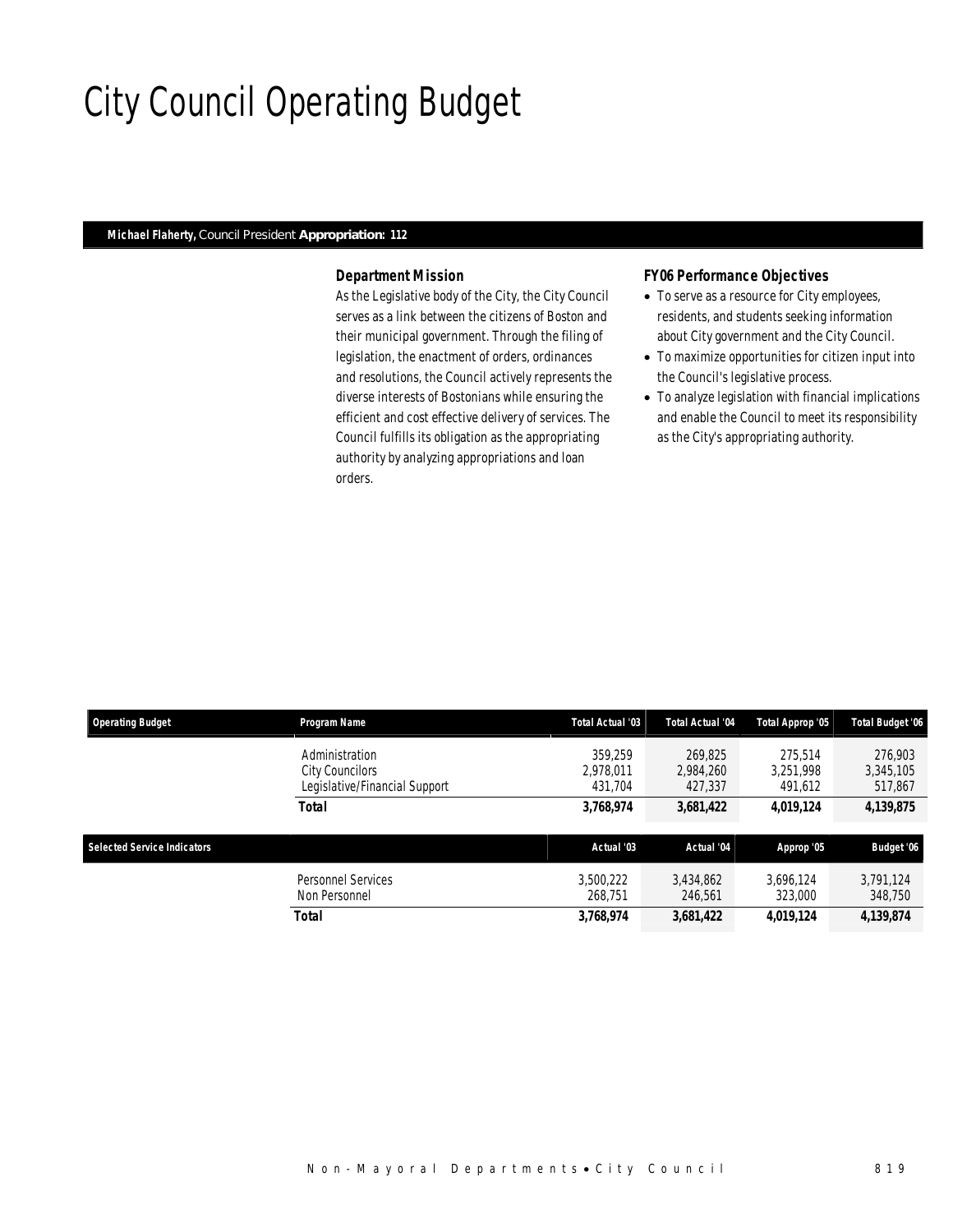# City Council Operating Budget



### *Authorizing Statutes*

- Structure of City Council, Ch. 452, Acts of 1948, as amended by Ch. 376, Acts of 1951.
- District Representation, Ch. 605, Acts of 1982.

### *Description of Services*

Members draft and file legislation on a wide range of public affairs in Boston designed to improve the quality of life for its citizens. Each year the Council conducts an extensive series of public hearings to review the Mayor's appropriation request for the subsequent fiscal year. After a thorough analysis and determination that the request is fiscally sound, the Council approves an appropriation. Constituent needs are served as directed by each individual councilor.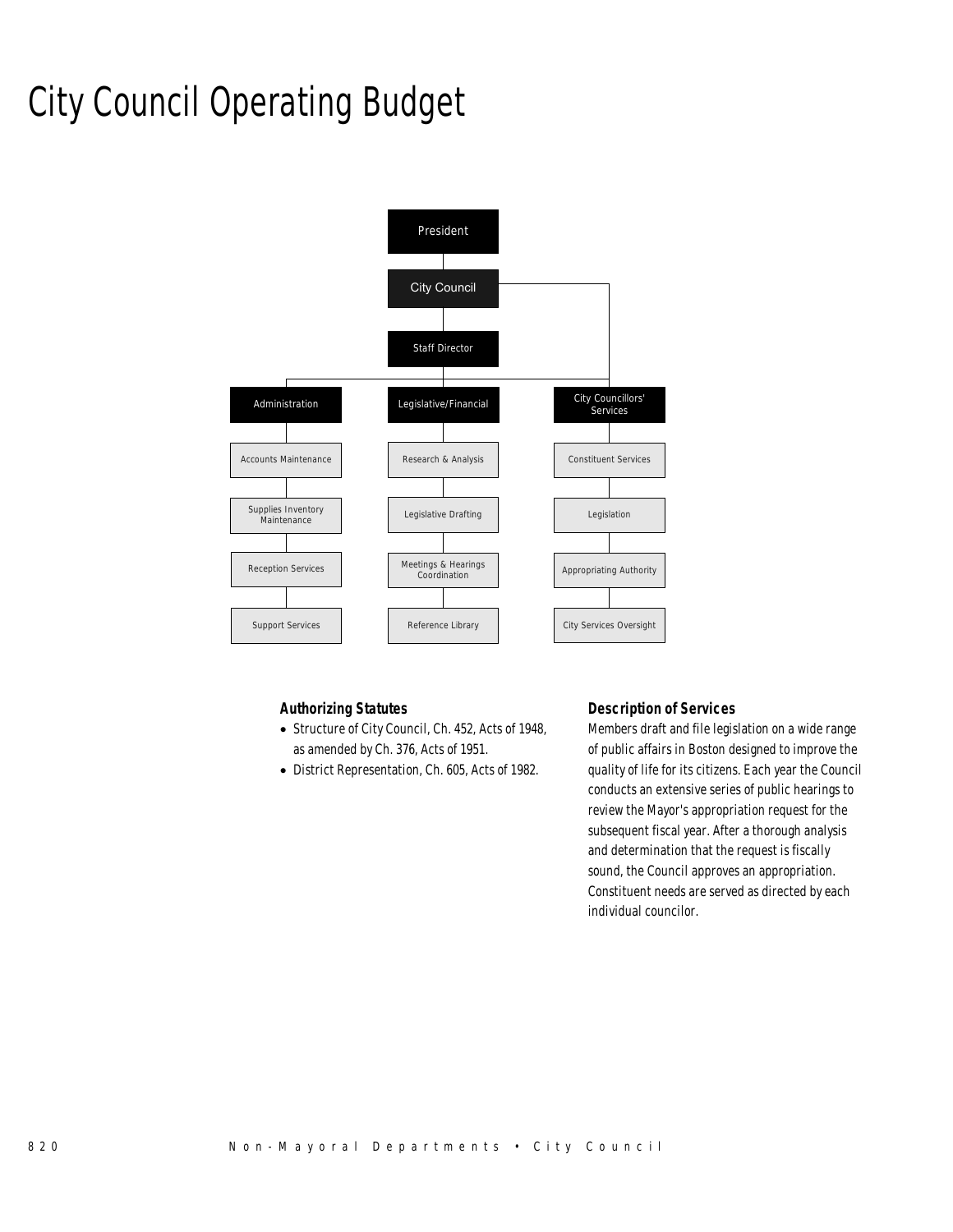# Department History

| <b>Personnel Services</b>       |                                                                                                                                                                                                                                                                                                          | FY03 Expenditure                                                                                                            | FY04 Expenditure                                                                                                 | FY05 Appropriation                                                                                                                 | FY06 Adopted                                                                                 | Inc/Dec 05 vs 06                                                                                                                           |
|---------------------------------|----------------------------------------------------------------------------------------------------------------------------------------------------------------------------------------------------------------------------------------------------------------------------------------------------------|-----------------------------------------------------------------------------------------------------------------------------|------------------------------------------------------------------------------------------------------------------|------------------------------------------------------------------------------------------------------------------------------------|----------------------------------------------------------------------------------------------|--------------------------------------------------------------------------------------------------------------------------------------------|
|                                 | 51000 Permanent Employees<br>51100 Emergency Employees<br>51200 Overtime<br>51600 Unemployment Compensation<br>51700 Workers' Compensation<br><b>Total Personnel Services</b>                                                                                                                            | 3,388,445<br>$\mathbf 0$<br>$\mathbf{0}$<br>65,631<br>46,147<br>3,500,223                                                   | 3,395,953<br>0<br>$\mathbf 0$<br>38,908<br>0<br>3,434,861                                                        | 3,671,124<br>$\overline{0}$<br>$\overline{0}$<br>25,000<br>$\Omega$<br>3,696,124                                                   | 3,751,124<br>0<br>$\boldsymbol{0}$<br>40,000<br>0<br>3,791,124                               | 80,000<br>$\overline{0}$<br>$\overline{0}$<br>15,000<br>$\Omega$<br>95,000                                                                 |
| <b>Contractual Services</b>     |                                                                                                                                                                                                                                                                                                          | FY03 Expenditure                                                                                                            | FY04 Expenditure                                                                                                 | FY05 Appropriation                                                                                                                 | FY06 Adopted                                                                                 | Inc/Dec 05 vs 06                                                                                                                           |
|                                 | 52100 Communications<br>52200 Utilities<br>52300 Water & Sewer<br>52400 Snow Removal<br>52500 Garbage/Waste Removal<br>52600 Repairs Buildings & Structures<br>52700 Repairs & Service of Equipment<br>52800 Transportation of Persons<br>52900 Contracted Services<br><b>Total Contractual Services</b> | 41,689<br>$\theta$<br>$\theta$<br>$\overline{0}$<br>$\mathbf{0}$<br>$\mathbf{0}$<br>9,181<br>$\theta$<br>110,482<br>161,352 | 44,310<br>0<br>$\theta$<br>$\overline{0}$<br>$\Omega$<br>$\theta$<br>17,765<br>$\mathbf{0}$<br>75,212<br>137,287 | 55,000<br>$\overline{0}$<br>$\Omega$<br>$\mathbf{0}$<br>$\overline{0}$<br>$\mathbf{0}$<br>12,000<br>$\Omega$<br>152,000<br>219,000 | 55,000<br>$\mathbf 0$<br>$\Omega$<br>0<br>0<br>0<br>12,500<br>$\Omega$<br>153,750<br>221,250 | $\mathbf 0$<br>$\mathbf 0$<br>$\overline{0}$<br>$\overline{0}$<br>$\mathbf 0$<br>$\overline{0}$<br>500<br>$\overline{0}$<br>1,750<br>2,250 |
| <b>Supplies &amp; Materials</b> |                                                                                                                                                                                                                                                                                                          | FY03 Expenditure                                                                                                            | FY04 Expenditure                                                                                                 | FY05 Appropriation                                                                                                                 | FY06 Adopted                                                                                 | Inc/Dec 05 vs 06                                                                                                                           |
|                                 | 53000 Auto Energy Supplies<br>53200 Food Supplies<br>53400 Custodial Supplies<br>53500 Med, Dental, & Hosp Supply<br>53600 Office Supplies and Materials<br>53800 Educational Supplies & Mat<br>53900 Misc Supplies & Materials<br><b>Total Supplies &amp; Materials</b>                                 | $\boldsymbol{0}$<br>1,875<br>$\mathbf{0}$<br>$\mathbf{0}$<br>52,162<br>$\mathbf{0}$<br>$\overline{0}$<br>54,037             | $\mathbf 0$<br>3,946<br>0<br>0<br>30,543<br>0<br>$\theta$<br>34,489                                              | $\mathbf 0$<br>2,500<br>$\mathbf{0}$<br>$\mathbf{0}$<br>52,500<br>$\overline{0}$<br>$\Omega$<br>55,000                             | $\boldsymbol{0}$<br>4,000<br>0<br>$\mathbf 0$<br>53,000<br>$\mathbf 0$<br>0<br>57,000        | $\mathbf 0$<br>1,500<br>$\Omega$<br>$\overline{0}$<br>500<br>$\mathbf 0$<br>$\overline{0}$<br>2,000                                        |
| Current Chgs & Oblig            |                                                                                                                                                                                                                                                                                                          | FY03 Expenditure                                                                                                            | FY04 Expenditure                                                                                                 | FY05 Appropriation                                                                                                                 | FY06 Adopted                                                                                 | Inc/Dec 05 vs 06                                                                                                                           |
|                                 | 54300 Workers' Comp Medical<br>54400 Legal Liabilities<br>54500 Aid To Veterans<br>54600 Current Charges H&I<br>54900 Other Current Charges<br>Total Current Chgs & Oblig                                                                                                                                | 7,000<br>$\mathbf{0}$<br>$\mathbf{0}$<br>$\mathbf{0}$<br>30,702<br>37,702                                                   | $\mathbf 0$<br>$\mathbf{0}$<br>$\theta$<br>$\theta$<br>19,369<br>19,369                                          | $\boldsymbol{0}$<br>$\boldsymbol{0}$<br>$\mathbf{0}$<br>$\Omega$<br>26,500<br>26,500                                               | $\boldsymbol{0}$<br>$\boldsymbol{0}$<br>$\mathbf 0$<br>$\Omega$<br>28,000<br>28,000          | $\mathbf{0}$<br>$\mathbf 0$<br>$\overline{0}$<br>$\Omega$<br>1,500<br>1,500                                                                |
| Equipment                       |                                                                                                                                                                                                                                                                                                          | FY03 Expenditure                                                                                                            | FY04 Expenditure                                                                                                 | FY05 Appropriation                                                                                                                 | FY06 Adopted                                                                                 | Inc/Dec 05 vs 06                                                                                                                           |
|                                 | 55000 Automotive Equipment<br>55400 Lease/Purchase<br>55600 Office Furniture & Equipment<br>55900 Misc Equipment<br><b>Total Equipment</b>                                                                                                                                                               | $\boldsymbol{0}$<br>$\boldsymbol{0}$<br>8,828<br>6,833<br>15,661                                                            | $\boldsymbol{0}$<br>$\mathbf 0$<br>6,030<br>49,385<br>55,415                                                     | 0<br>$\mathbf{0}$<br>7,500<br>15,000<br>22,500                                                                                     | 0<br>$\mathbf 0$<br>7,500<br>35,000<br>42,500                                                | $\mathbf 0$<br>$\mathbf 0$<br>$\overline{0}$<br>20,000<br>20,000                                                                           |
| Other                           |                                                                                                                                                                                                                                                                                                          | FY03 Expenditure                                                                                                            | FY04 Expenditure                                                                                                 | FY05 Appropriation                                                                                                                 | FY06 Adopted                                                                                 | Inc/Dec 05 vs 06                                                                                                                           |
|                                 | 56200 Special Appropriation<br>57200 Structures & Improvements<br>58000 Land & Non-Structure<br><b>Total Other</b>                                                                                                                                                                                       | $\boldsymbol{0}$<br>$\mathbf 0$<br>$\boldsymbol{0}$<br>$\bf{0}$                                                             | $\boldsymbol{0}$<br>$\mathbf 0$<br>0<br>0                                                                        | $\boldsymbol{0}$<br>$\boldsymbol{0}$<br>0<br>0                                                                                     | $\boldsymbol{0}$<br>0<br>0<br>0                                                              | 0<br>0<br>$\overline{0}$<br>0                                                                                                              |
|                                 | <b>Grand Total</b>                                                                                                                                                                                                                                                                                       | 3,768,975                                                                                                                   | 3,681,421                                                                                                        | 4,019,124                                                                                                                          | 4,139,874                                                                                    | 120,750                                                                                                                                    |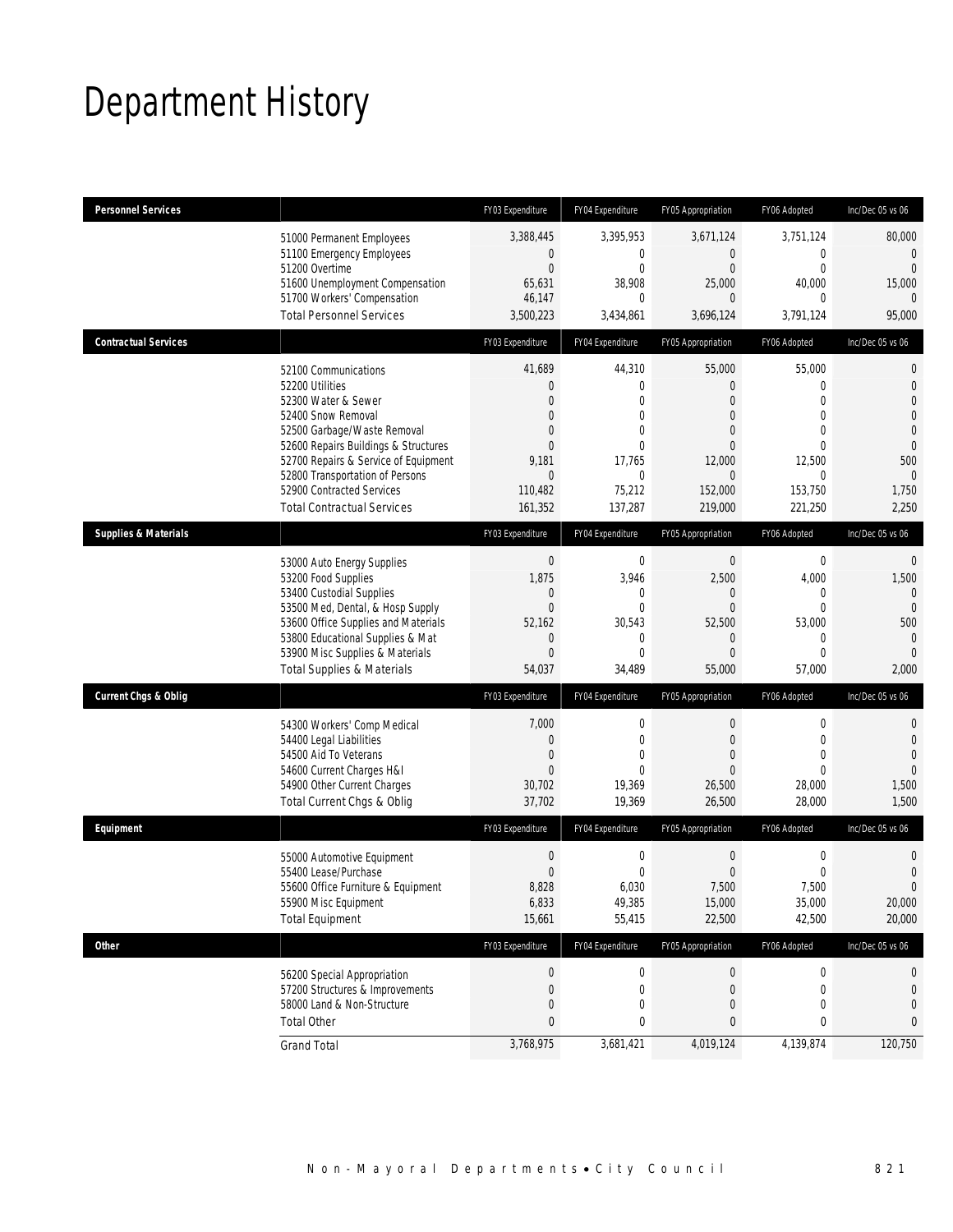# Department Personnel

| Title                             | Union<br>Grade<br>Code | Position | FY06 Salary | Title                        | Union<br>Grade<br>Code | Position       | FY06 Salary  |
|-----------------------------------|------------------------|----------|-------------|------------------------------|------------------------|----------------|--------------|
|                                   |                        |          |             |                              |                        |                |              |
| <b>Staff Director</b>             | EXM                    |          | 71,505      | Legislative Assistant        | CCS                    | $\overline{4}$ | 90,260       |
| Administrative Assistant          | CCS                    | 26       | 748,810     | Office Manager               | CCS                    |                | 49,715       |
| Asst Budget Director-City Council | CCS                    | 1        | 51,592      | Programming Manager          | CCS                    |                | 50,137       |
| Chief Research                    | CCS                    |          | 52,644      | Receptionist                 | CCS                    |                | 35,097       |
| City Councilor                    | CCS                    | 13       | 977,680     | Research Assistant           | CCS                    |                | 46,478       |
| <b>City Messenger</b>             | CCS                    |          | 43,360      | Secretary                    | CCS                    | 43             | 1,204,672    |
| Legislative Analyst               | CCS                    |          | 63,309      | Supervisor Finance           | CCS                    |                | 60,805       |
|                                   |                        |          |             | <b>Total</b>                 |                        | 96             | 3,546,062    |
|                                   |                        |          |             | <b>Adjustments</b>           |                        |                |              |
|                                   |                        |          |             | <b>Differential Payments</b> |                        |                | $\mathbf 0$  |
|                                   |                        |          |             | Other                        |                        |                | 205,062      |
|                                   |                        |          |             | Chargebacks                  |                        |                | $\mathbf 0$  |
|                                   |                        |          |             | <b>Salary Savings</b>        |                        |                | $\mathbf{0}$ |
|                                   |                        |          |             | <b>FY06 Total Request</b>    |                        |                | 3,751,124    |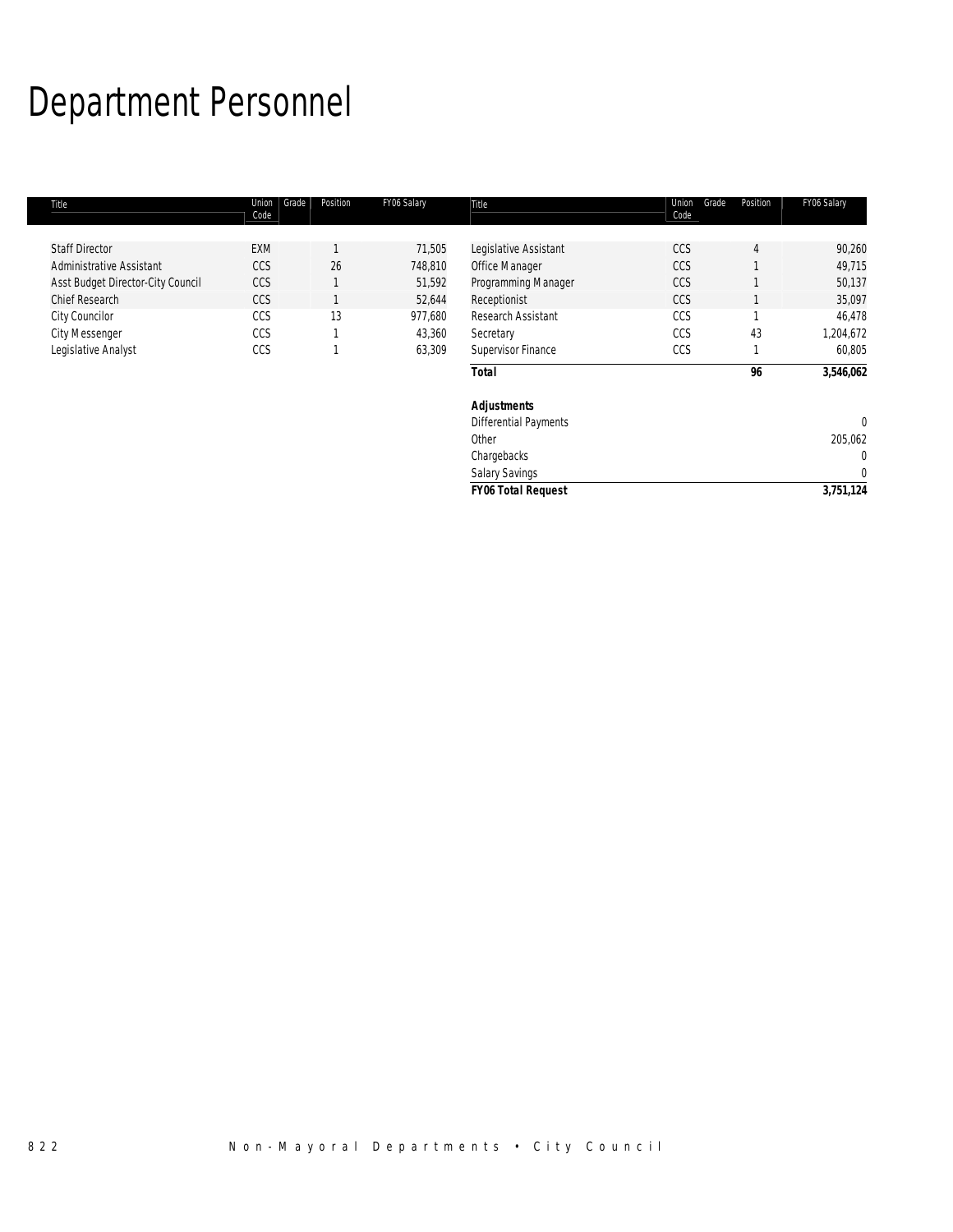## Program 1. Administration

### *Ann M. Hess, Manager Organization: 112100*

## *Program Description*

The Administration Program is responsible for providing staff resources and administrative direction to City Council programs. It also oversees budgeting, purchasing, information systems, and personnel matters for the City Council.

| <b>Selected Service Indicators</b>                  | Actual '03        | Actual '04        | Approp '05         | <b>Budget '06</b>  |
|-----------------------------------------------------|-------------------|-------------------|--------------------|--------------------|
| Quota<br><b>Personnel Services</b><br>Non Personnel | 276.398<br>82.861 | 195.653<br>74.173 | 159.514<br>116,000 | 164,403<br>112,500 |
| Total                                               | 359,259           | 269,825           | 275,514            | 276,903            |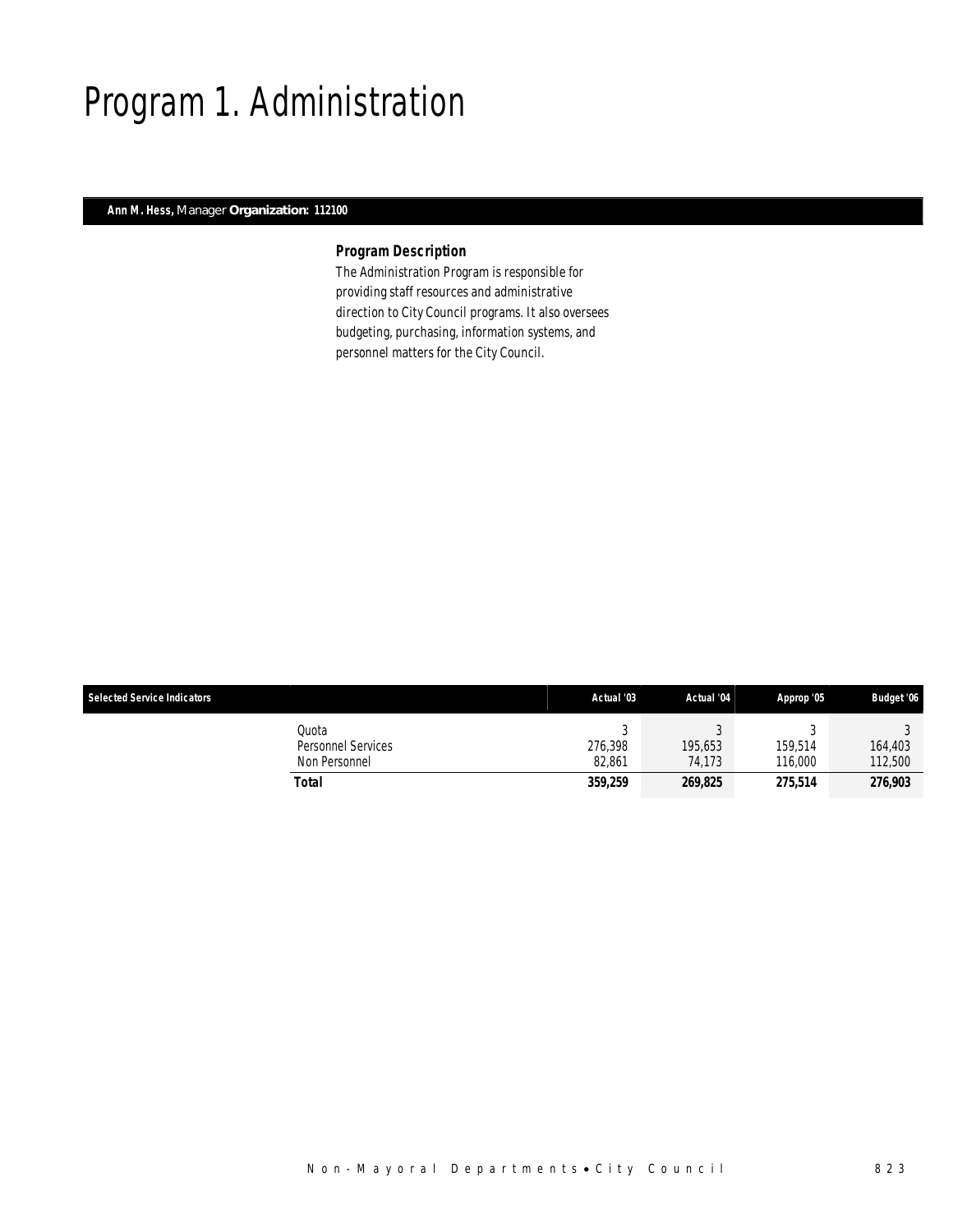# Program 2. City Councilors

### *Michael Flaherty, Manager Organization: 112200*

#### *Program Description*

The City Councilors program provides a liaison between Bostonians and their municipal government, and advocates on behalf of constituent needs at the city department, state, and federal levels. The program also translates appropriate citizen concerns into Council legislation.

### *Program Objectives*

• To maximize opportunities for citizen input into the Council's legislative process.

| <b>Program Outcomes</b>            |                                                                                                                                                                                        | Actual '03                                 | Actual '04                                 | Projected '05                              | <b>PLOS '06</b>                            |
|------------------------------------|----------------------------------------------------------------------------------------------------------------------------------------------------------------------------------------|--------------------------------------------|--------------------------------------------|--------------------------------------------|--------------------------------------------|
|                                    | % of legislative matters receiving public hearing                                                                                                                                      | 49%                                        | 65%                                        | 60%                                        | 65%                                        |
| <b>Selected Service Indicators</b> |                                                                                                                                                                                        | Actual '03                                 | Actual '04                                 | Approp '05                                 | Budget '06                                 |
|                                    | Quota<br>Personnel Services<br>Non Personnel                                                                                                                                           | 75<br>2.802.500<br>175.511                 | 82<br>2.835.368<br>148,892                 | 82<br>3.067.498<br>184,500                 | 82<br>3,144,855<br>200,250                 |
|                                    | Total<br>Legislative matters referred to committee<br>Public hearings held<br>Legislative matters receiving public hearing<br>Regular Council sessions<br>Appropriations & Loan Orders | 2,978,011<br>399<br>173<br>197<br>33<br>37 | 2,984,260<br>300<br>175<br>195<br>45<br>55 | 3.251.998<br>313<br>129<br>189<br>36<br>70 | 3,345,105<br>300<br>175<br>195<br>45<br>55 |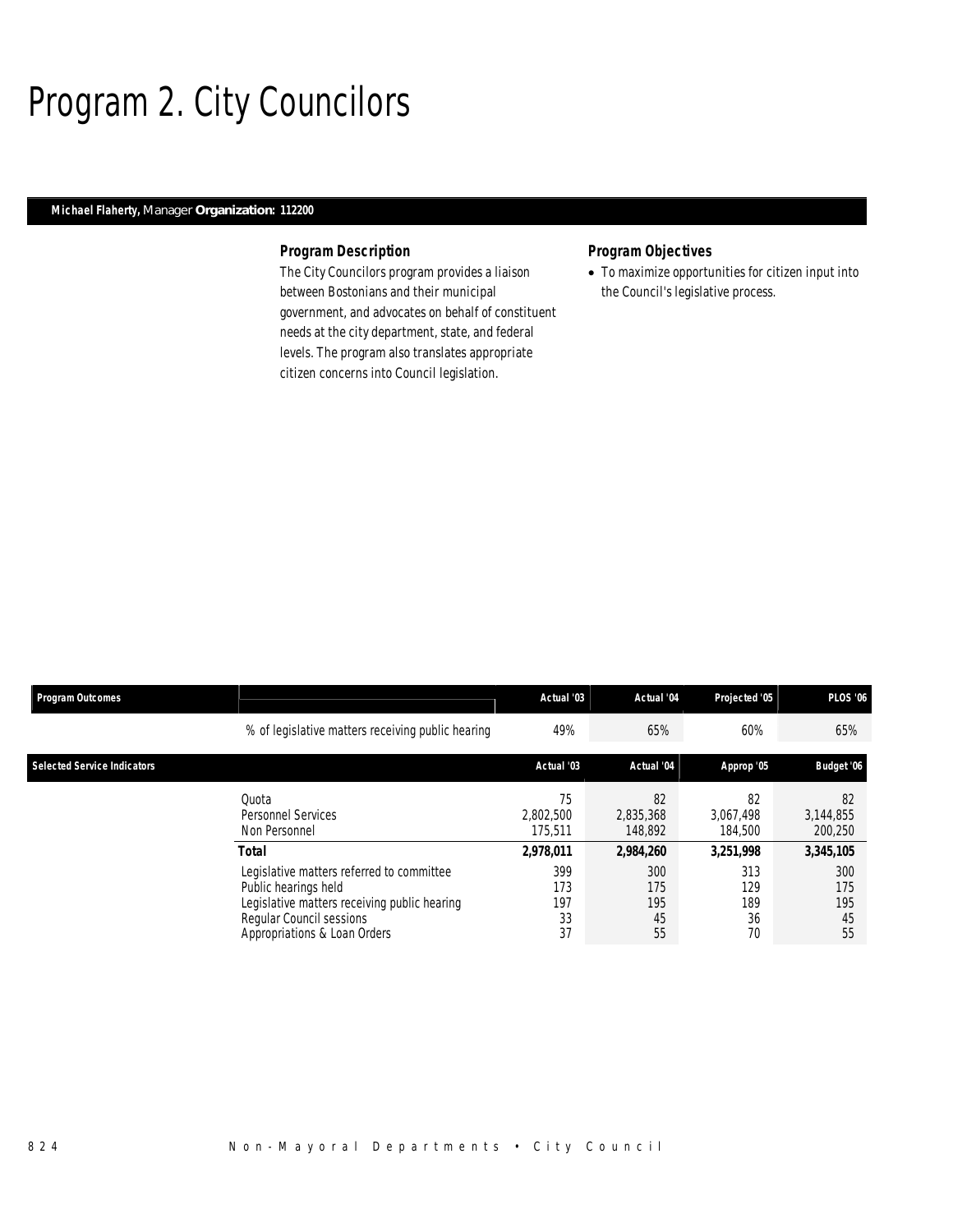# Program 3. Legislative/Financial Support

### *Ann M. Hess, Manager Organization: 112300*

#### *Program Description*

The mission of the Legislative/Financial Support Program is to provide research and draft legislation to be filed by City Councilors and provide analysis of legislation introduced by the Mayor. The program also provides a comprehensive analysis of the operating and capital budgets. The program maintains the Council's municipal reference library, furnishing City departments and the general public with information on municipal government.

#### *Program Objectives*

- To analyze legislation with financial implications and enable the Council to meet its responsibility as the City's appropriating authority.
- To serve as a resource for City employees, residents, and students seeking information about City government and the City Council.

| <b>Selected Service Indicators</b> |                                              | Actual '03        | Actual '04        | Approp '05        | <b>Budget '06</b> |
|------------------------------------|----------------------------------------------|-------------------|-------------------|-------------------|-------------------|
|                                    | Quota<br>Personnel Services<br>Non Personnel | 421.324<br>10,380 | 403.841<br>23.496 | 469.112<br>22,500 | 481,867<br>36,000 |
|                                    | Total                                        | 431,703           | 427,337           | 491.612           | 517,867           |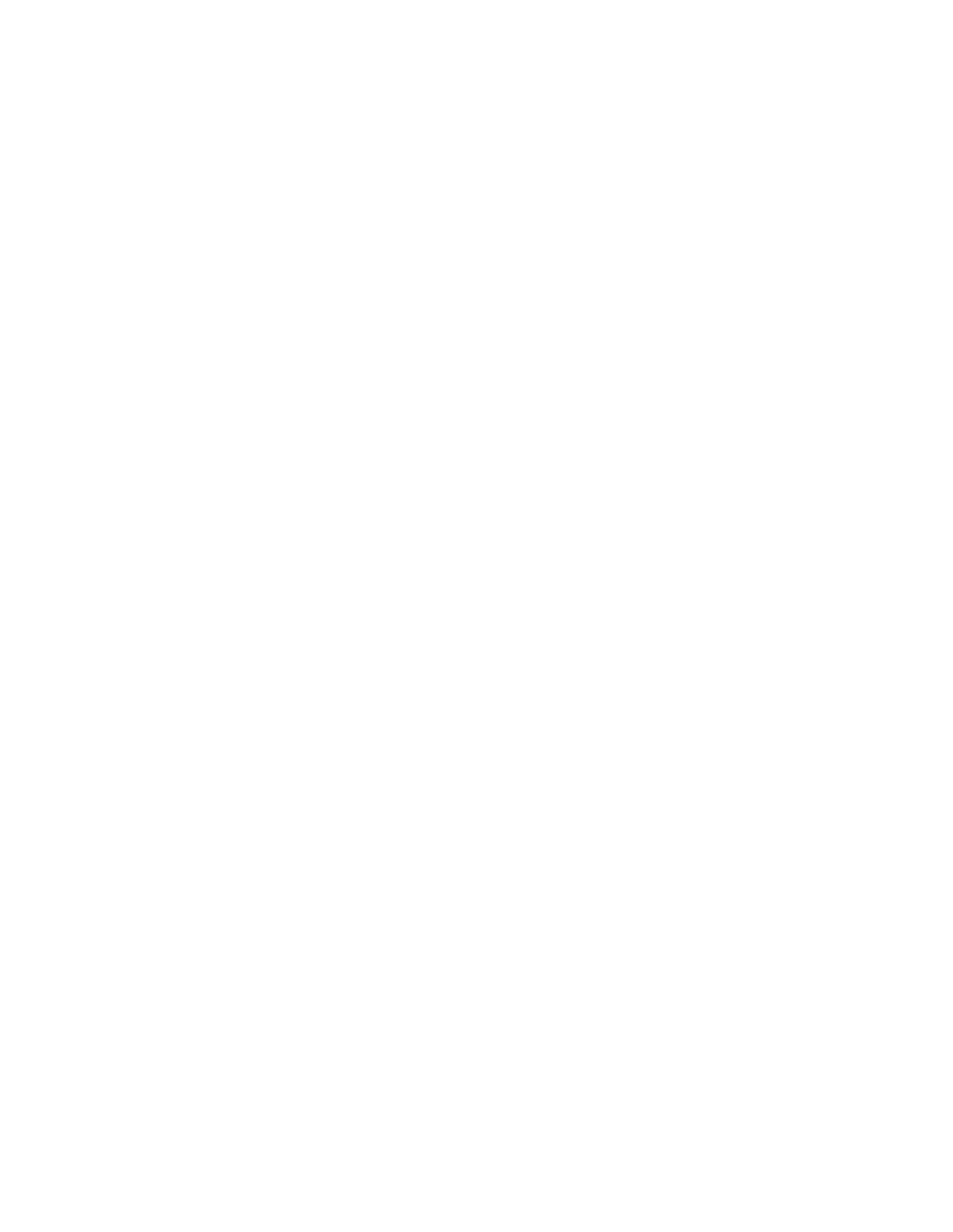## Finance Commission Operating Budget

### *Jeffrey W. Conley, Director Appropriation: 193*

#### *Department Mission*

The mission of the Finance Commission is to investigate matters relating to appropriations, loans, expenditures, accounts and methods of administration affecting the City of Boston or Suffolk County, or any department thereof which the Commission determines requires investigation. The Commission reports its findings to the Mayor, the City Council, and the general public.

#### *FY06 Performance Objectives*

- To carry out all investigations determined appropriate by the Finance Commission.
- To review all City contracts for statutory compliance.

| <b>Operating Budget</b>            | Program Name                        | Total Actual '03 | Total Actual '04 | Total Approp '05 | <b>Total Budget '06</b> |
|------------------------------------|-------------------------------------|------------------|------------------|------------------|-------------------------|
|                                    | Finance Commission                  | 166.213          | 159,335          | 168,878          | 179.098                 |
|                                    | Total                               | 166,213          | 159,335          | 168,878          | 179,098                 |
| <b>Selected Service Indicators</b> |                                     | Actual '03       | Actual '04       | Approp '05       | Budget '06              |
|                                    | Personnel Services<br>Non Personnel | 161.692<br>4,520 | 153.781<br>5,554 | 162.254<br>6,624 | 170.698<br>8,400        |
|                                    | Total                               | 166,213          | 159,335          | 168,878          | 179,098                 |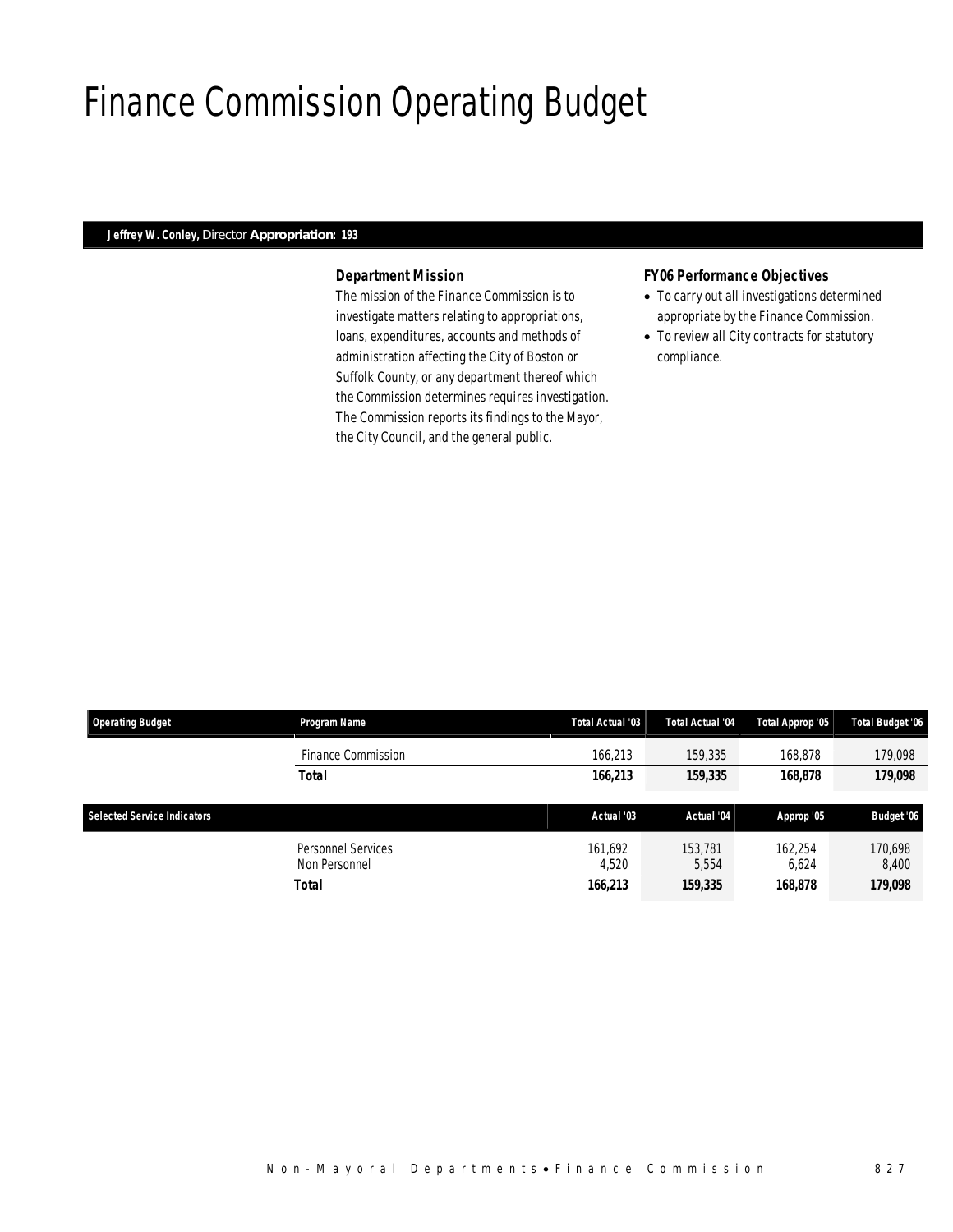## Finance Commission Operating Budget



### *Authorizing Statutes*

- Finance Commission, Ch. 562, Acts of 1908; Ch. 486, s. l7, Acts of 1909; Ch. 740, s. 3, Acts of 1964.
- Duties, Ch. 486, s. 18-19, Acts of 1909; Ch. 261, Acts of 1948.
- Referrals to Finance Commission by the Mayor, Auditor, or Collector-Treasurer, Ch. 486, s. 18-19, Acts of 1909; Ch. 452, s. 49-50, Acts of 1948.
- Expenses, Ch. 894, Acts of 1965.
- Powers, Penalties, Perjury, Depositions, Protection Against Self-Incrimination, Ch. 486, s. 20-21, Acts of 1909.
- Off-Street Parking Facilities, Eminent Domain, Ch. 474, s. 1a, Acts of 1946.

#### *Description of Services*

The Finance Commission conducts investigations into all matters it deems appropriate. The Commission hires independent staff who conduct many of the investigations, with the Commission publishing and presenting all final reports. The Finance Commission also reviews, and if necessary investigates, all contracts referred to it and reports its findings and recommendations to the Mayor.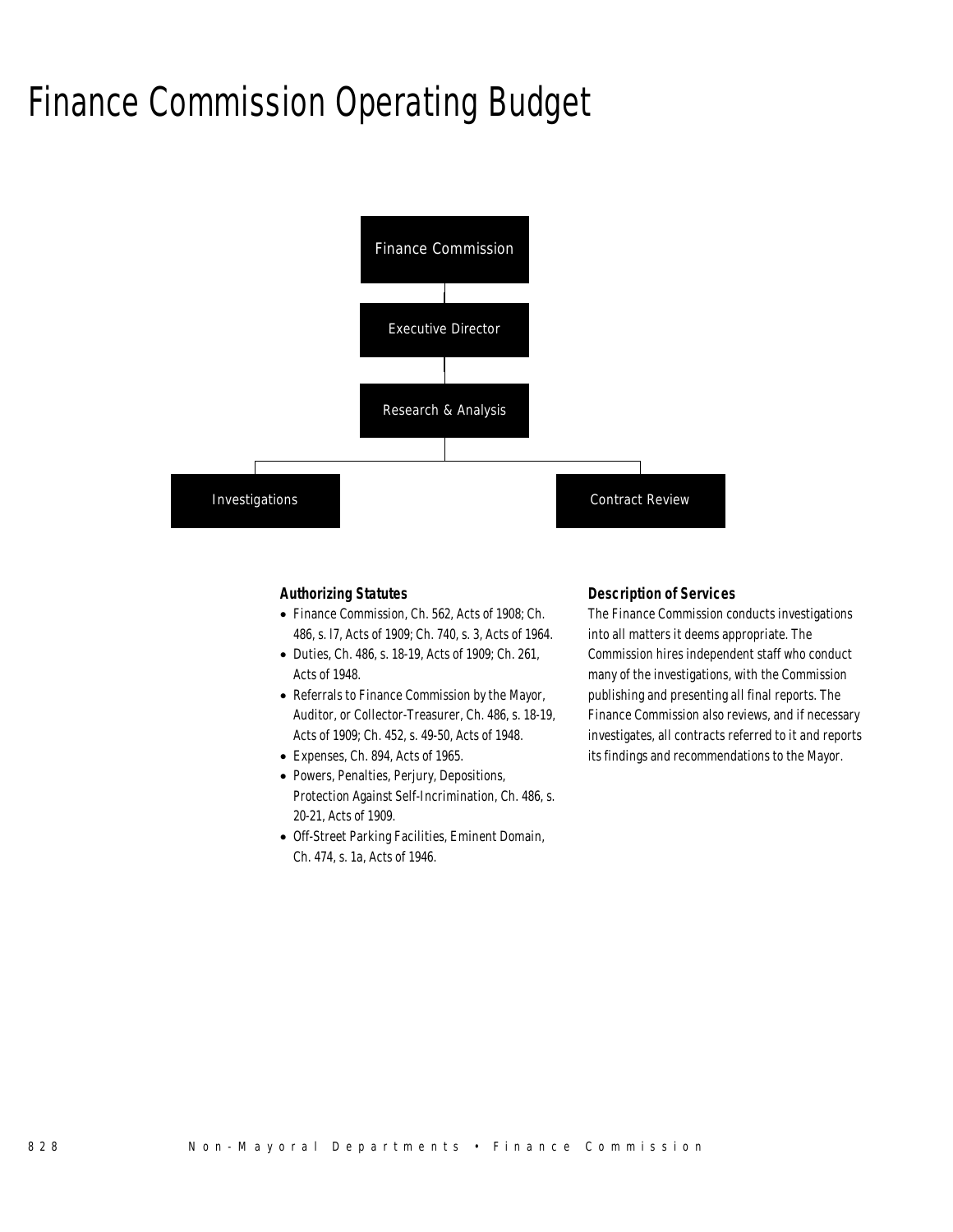# Department History

| <b>Personnel Services</b>       |                                                                | FY03 Expenditure                 | FY04 Expenditure                 | FY05 Appropriation               | FY06 Adopted                     | Inc/Dec 05 vs 06                 |
|---------------------------------|----------------------------------------------------------------|----------------------------------|----------------------------------|----------------------------------|----------------------------------|----------------------------------|
|                                 | 51000 Permanent Employees                                      | 161,692                          | 153,781                          | 162,254                          | 170,698                          | 8,444                            |
|                                 | 51100 Emergency Employees                                      | $\mathbf{0}$                     | 0                                | $\overline{0}$                   | $\mathbf{0}$                     | $\mathbf 0$                      |
|                                 | 51200 Overtime<br>51600 Unemployment Compensation              | $\overline{0}$<br>$\mathbf{0}$   | $\mathbf{0}$<br>$\overline{0}$   | $\overline{0}$<br>$\overline{0}$ | $\mathbf 0$<br>$\overline{0}$    | $\theta$<br>$\overline{0}$       |
|                                 | 51700 Workers' Compensation                                    | $\overline{0}$                   | $\overline{0}$                   | $\Omega$                         | $\Omega$                         | $\overline{0}$                   |
|                                 | <b>Total Personnel Services</b>                                | 161,692                          | 153,781                          | 162,254                          | 170,698                          | 8,444                            |
| <b>Contractual Services</b>     |                                                                | FY03 Expenditure                 | FY04 Expenditure                 | FY05 Appropriation               | FY06 Adopted                     | Inc/Dec 05 vs 06                 |
|                                 | 52100 Communications                                           | 3,141                            | 3,872                            | 2,664                            | 3,700                            | 1,036                            |
|                                 | 52200 Utilities                                                | $\mathbf 0$                      | 0                                | $\overline{0}$                   | 0                                | $\mathbf 0$                      |
|                                 | 52300 Water & Sewer<br>52400 Snow Removal                      | $\overline{0}$<br>$\mathbf{0}$   | $\overline{0}$<br>$\overline{0}$ | $\overline{0}$<br>$\overline{0}$ | $\mathbf{0}$<br>$\mathbf 0$      | $\overline{0}$<br>$\overline{0}$ |
|                                 | 52500 Garbage/Waste Removal                                    | $\mathbf{0}$                     | 0                                | $\overline{0}$                   | $\mathbf{0}$                     | $\mathbf 0$                      |
|                                 | 52600 Repairs Buildings & Structures                           | $\mathbf{0}$                     | $\mathbf{0}$                     | $\overline{0}$                   | $\mathbf 0$                      | $\mathbf{0}$                     |
|                                 | 52700 Repairs & Service of Equipment                           | $\mathbf{0}$                     | 414                              | 200                              | 250                              | 50                               |
|                                 | 52800 Transportation of Persons                                | $\overline{0}$                   | $\mathbf{0}$                     | $\Omega$                         | $\overline{0}$                   | $\overline{0}$                   |
|                                 | 52900 Contracted Services<br><b>Total Contractual Services</b> | 460<br>3,601                     | 290<br>4,576                     | 1,500<br>4,364                   | 1,500<br>5,450                   | $\overline{0}$<br>1,086          |
|                                 |                                                                |                                  |                                  |                                  |                                  |                                  |
| <b>Supplies &amp; Materials</b> |                                                                | FY03 Expenditure                 | FY04 Expenditure                 | FY05 Appropriation               | FY06 Adopted                     | Inc/Dec 05 vs 06                 |
|                                 | 53000 Auto Energy Supplies                                     | $\boldsymbol{0}$                 | $\boldsymbol{0}$                 | $\boldsymbol{0}$                 | $\mathbf 0$                      | 0                                |
|                                 | 53200 Food Supplies                                            | $\overline{0}$                   | $\mathbf{0}$                     | $\boldsymbol{0}$                 | $\mathbf 0$                      | $\overline{0}$                   |
|                                 | 53400 Custodial Supplies<br>53500 Med, Dental, & Hosp Supply   | $\mathbf{0}$<br>$\mathbf 0$      | $\mathbf 0$<br>$\mathbf{0}$      | $\overline{0}$<br>$\overline{0}$ | $\boldsymbol{0}$<br>$\mathbf{0}$ | $\overline{0}$<br>$\mathbf 0$    |
|                                 | 53600 Office Supplies and Materials                            | 178                              | $\overline{0}$                   | 210                              | 475                              | 265                              |
|                                 | 53700 Clothing Allowance                                       | $\mathbf{0}$                     | 0                                | $\overline{0}$                   | $\mathbf{0}$                     | $\mathbf 0$                      |
|                                 | 53800 Educational Supplies & Mat                               | $\overline{0}$                   | $\overline{0}$                   | $\overline{0}$                   | $\mathbf{0}$                     | $\mathbf{0}$                     |
|                                 | 53900 Misc Supplies & Materials                                | $\mathbf 0$                      | 0                                | $\overline{0}$                   | 100                              | 100                              |
|                                 | <b>Total Supplies &amp; Materials</b>                          | 178                              | 0                                | 210                              | 575                              | 365                              |
| <b>Current Chgs &amp; Oblig</b> |                                                                | FY03 Expenditure                 | FY04 Expenditure                 | FY05 Appropriation               | FY06 Adopted                     | Inc/Dec 05 vs 06                 |
|                                 | 54300 Workers' Comp Medical                                    | $\mathbf 0$                      | 0                                | $\mathbf 0$                      | $\mathbf 0$                      | 0                                |
|                                 | 54400 Legal Liabilities                                        | $\boldsymbol{0}$                 | $\mathbf{0}$                     | $\overline{0}$                   | $\mathbf{0}$                     | $\mathbf{0}$                     |
|                                 | 54600 Current Charges H&I                                      | $\boldsymbol{0}$                 | $\mathbf{0}$                     | $\mathbf{0}$                     | $\mathbf 0$                      | $\overline{0}$                   |
|                                 | 54900 Other Current Charges                                    | 742                              | 583                              | 2,050                            | 1,675                            | $-375$                           |
|                                 | Total Current Chgs & Oblig                                     | 742                              | 583                              | 2,050                            | 1,675                            | $-375$                           |
| Equipment                       |                                                                | FY03 Expenditure                 | FY04 Expenditure                 | FY05 Appropriation               | FY06 Adopted                     | Inc/Dec 05 vs 06                 |
|                                 | 55000 Automotive Equipment                                     | $\boldsymbol{0}$                 | $\mathbf 0$                      | 0                                | $\boldsymbol{0}$                 | 0                                |
|                                 | 55400 Lease/Purchase                                           | $\boldsymbol{0}$                 | $\mathbf 0$                      | $\boldsymbol{0}$                 | $\boldsymbol{0}$                 | $\mathbf 0$                      |
|                                 | 55600 Office Furniture & Equipment                             | $\Omega$                         | $\Omega$                         | $\Omega$                         | $\Omega$                         | $\Omega$                         |
|                                 | 55900 Misc Equipment                                           | $\boldsymbol{0}$<br>$\mathbf{0}$ | 395<br>395                       | $\boldsymbol{0}$                 | 700<br>700                       | 700<br>700                       |
|                                 | <b>Total Equipment</b>                                         |                                  |                                  | 0                                |                                  |                                  |
| <b>Other</b>                    |                                                                | FY03 Expenditure                 | FY04 Expenditure                 | FY05 Appropriation               | FY06 Adopted                     | Inc/Dec 05 vs 06                 |
|                                 | 56200 Special Appropriation                                    | $\boldsymbol{0}$                 | $\boldsymbol{0}$                 | $\boldsymbol{0}$                 | $\boldsymbol{0}$                 | 0                                |
|                                 | 57200 Structures & Improvements                                | $\mathbf 0$                      | $\boldsymbol{0}$                 | $\boldsymbol{0}$                 | $\mathbf 0$                      | 0                                |
|                                 | 58000 Land & Non-Structure                                     | $\mathbf 0$                      | 0                                | 0                                | $\boldsymbol{0}$                 | $\mathbf 0$                      |
|                                 | <b>Total Other</b>                                             | $\pmb{0}$                        | 0                                | $\mathbf{0}$                     | 0                                | 0                                |
|                                 | <b>Grand Total</b>                                             | 166,213                          | 159,335                          | 168,878                          | 179,098                          | 10,220                           |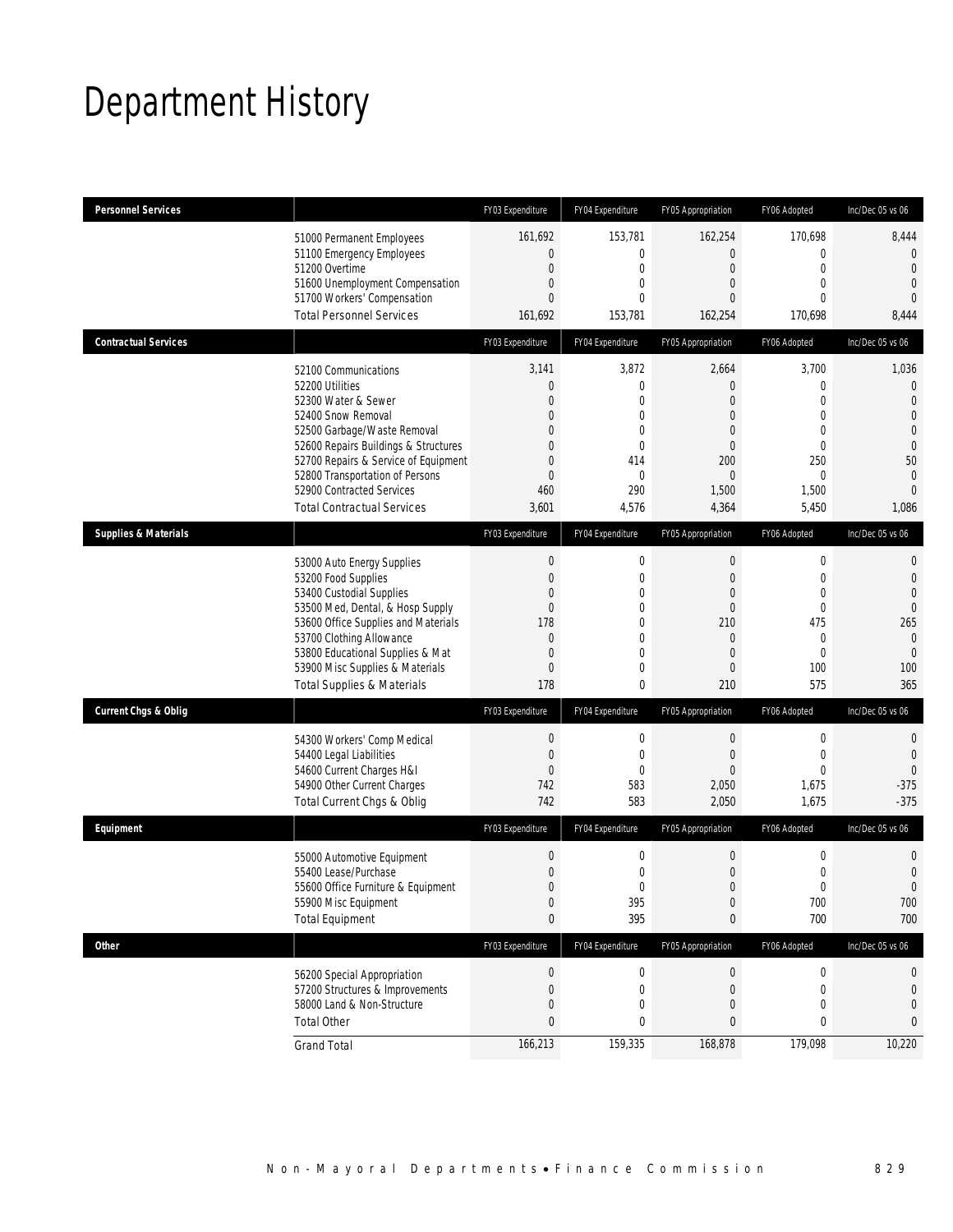# Department Personnel

| Title                         | Union<br>Code | Grade<br>Position | FY06 Salary | Title                        | Union<br>Grade<br>Code | Position | FY06 Salary    |
|-------------------------------|---------------|-------------------|-------------|------------------------------|------------------------|----------|----------------|
| <b>Confidential Secretary</b> | <b>EXM</b>    |                   | 99,430      | <b>Financial Analyst</b>     | <b>EXM</b>             |          | 63,089         |
|                               |               |                   |             | Chairman                     | EX <sub>0</sub>        |          | 5,014          |
|                               |               |                   |             | <b>Total</b>                 |                        | 3        | 167,532        |
|                               |               |                   |             | <b>Adjustments</b>           |                        |          |                |
|                               |               |                   |             | <b>Differential Payments</b> |                        |          | $\overline{0}$ |
|                               |               |                   |             | Other                        |                        |          | 3,166          |
|                               |               |                   |             | Chargebacks                  |                        |          | $\mathbf{0}$   |
|                               |               |                   |             | Salary Savings               |                        |          | $\overline{0}$ |
|                               |               |                   |             | <b>FY06 Total Request</b>    |                        |          | 170,698        |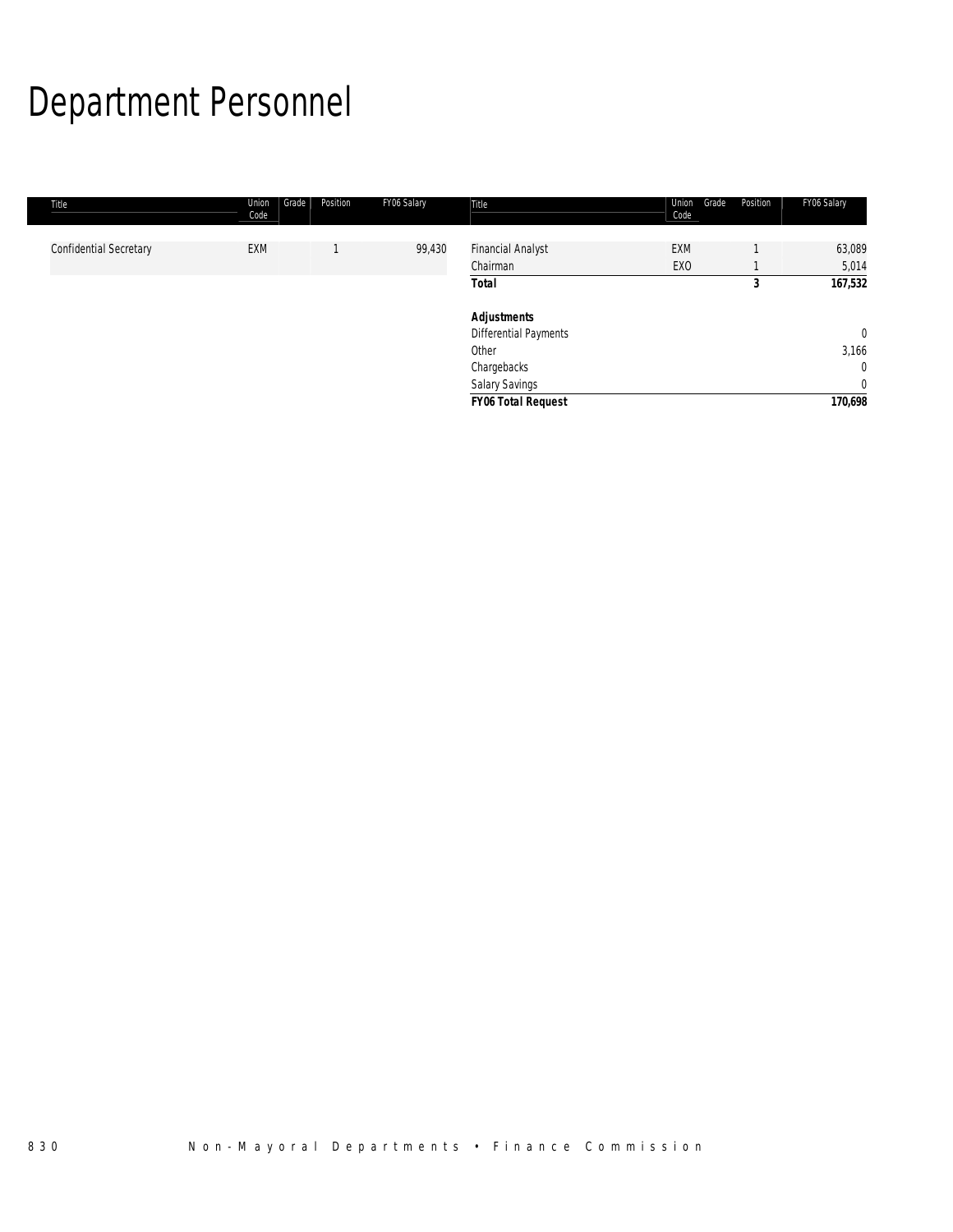## Program 1. Finance Commission

### *Jeffrey W. Conley, Manager Organization: 193100*

#### *Program Description*

The Finance Commission investigates matters relating to appropriations, loans, expenditures, accounts, and methods of administration affecting the City of Boston or Suffolk County, or any department thereof which the Commission determines requires investigation. The Commission reports its findings to the Mayor, the City Council, and the general public.

#### *Program Objectives*

- To carry out all investigations determined appropriate by the Finance Commission.
- To review all City contracts for statutory compliance.

| <b>Program Outcomes</b>            |                                                                                                                                          | Actual '03            | Actual '04            | Projected '05     | <b>PLOS '06</b>   |
|------------------------------------|------------------------------------------------------------------------------------------------------------------------------------------|-----------------------|-----------------------|-------------------|-------------------|
|                                    | Investigations completed<br>Pct. of Chapter 30B contracts in compliance<br>Pct. of non-Chapter 30B contracts reviewed<br>within 14 days' | 46<br>97%<br>100%     | 30<br>95%<br>100%     | 31<br>94%<br>100% | 30<br>95%<br>100% |
| <b>Selected Service Indicators</b> |                                                                                                                                          | Actual '03            | Actual '04            | Approp '05        | Budget '06        |
|                                    | Quota<br><b>Personnel Services</b><br>Non Personnel                                                                                      | 4<br>161.692<br>4,520 | 3<br>153,781<br>5,554 | 162.254<br>6,624  | 170,698<br>8,400  |
|                                    | Total                                                                                                                                    | 166,213               | 159,335               | 168,878           | 179,098           |
|                                    | Investigative reports issued<br>Total 30B contracts<br>Contracts reviewed within 14 days                                                 | 14<br>193<br>346      | 15<br>150<br>500      | 12<br>408<br>668  | 15<br>150<br>500  |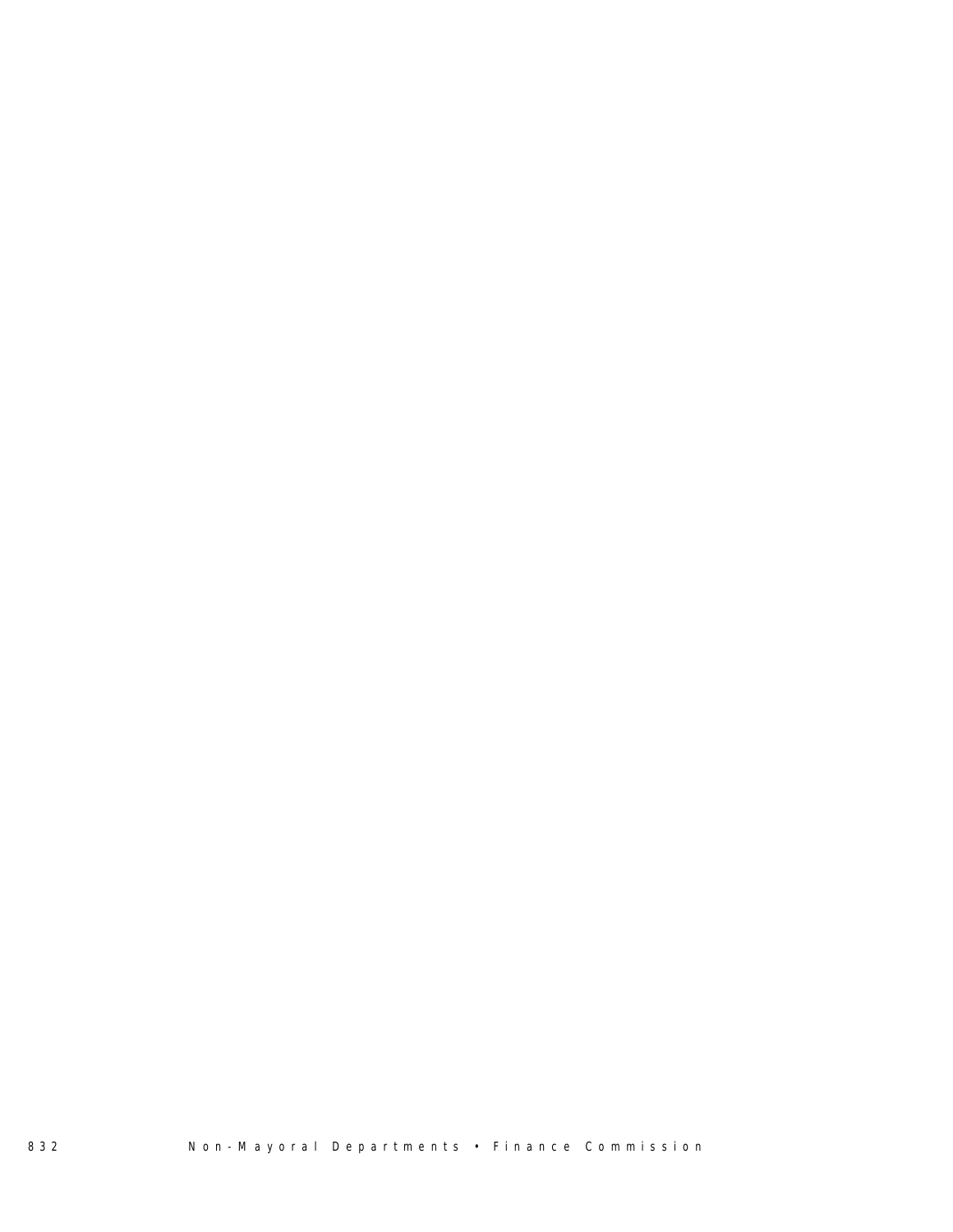## Licensing Board Operating Budget

## *Daniel F. Pokaski, Chair Appropriation: 252*

#### *Department Mission*

The Board grants and regulates various types of alcohol and food licenses for restaurants, nightclubs, private clubs, package stores, hotels, inns, common victuallers (food only), bowling alleys, pool tables, lodging houses, dormitories (fraternities which are a category of dormitory licenses), and fortune tellers. The City of Boston Licensing Board consists of 3 Commissioners. The Commissioners are appointed by the Governor and serve a 6 year term. The Boston Police officers act as agents of the Board, they report violations of the alcoholic and other laws of the Commonwealth to the Board. The Board holds hearings on these violations and issues penalties.

#### *FY06 Performance Objectives*

- To respond to neighborhood complaints and police violations by disciplining licensees as appropriate.
- To process applications and issue alcoholic beverage licenses or other licenses.
- To renew all licenses on an annual basis and collect the appropriate licensing fees.

| <b>Operating Budget</b>            | Program Name       | Total Actual '03 | Total Actual '04 | Total Approp '05 | <b>Total Budget '06</b> |
|------------------------------------|--------------------|------------------|------------------|------------------|-------------------------|
|                                    | Licensing          | 590.406          | 532.989          | 627.416          | 597,078                 |
|                                    | Total              | 590.406          | 532,989          | 627,416          | 597,078                 |
|                                    |                    |                  |                  |                  |                         |
| <b>Selected Service Indicators</b> |                    | Actual '03       | Actual '04       | Approp '05       | Budget '06              |
|                                    |                    |                  |                  |                  |                         |
|                                    | Personnel Services | 494.999          | 494.281          | 526.536          | 536.228                 |
|                                    | Non Personnel      | 95.407           | 38,708           | 100,880          | 60,850                  |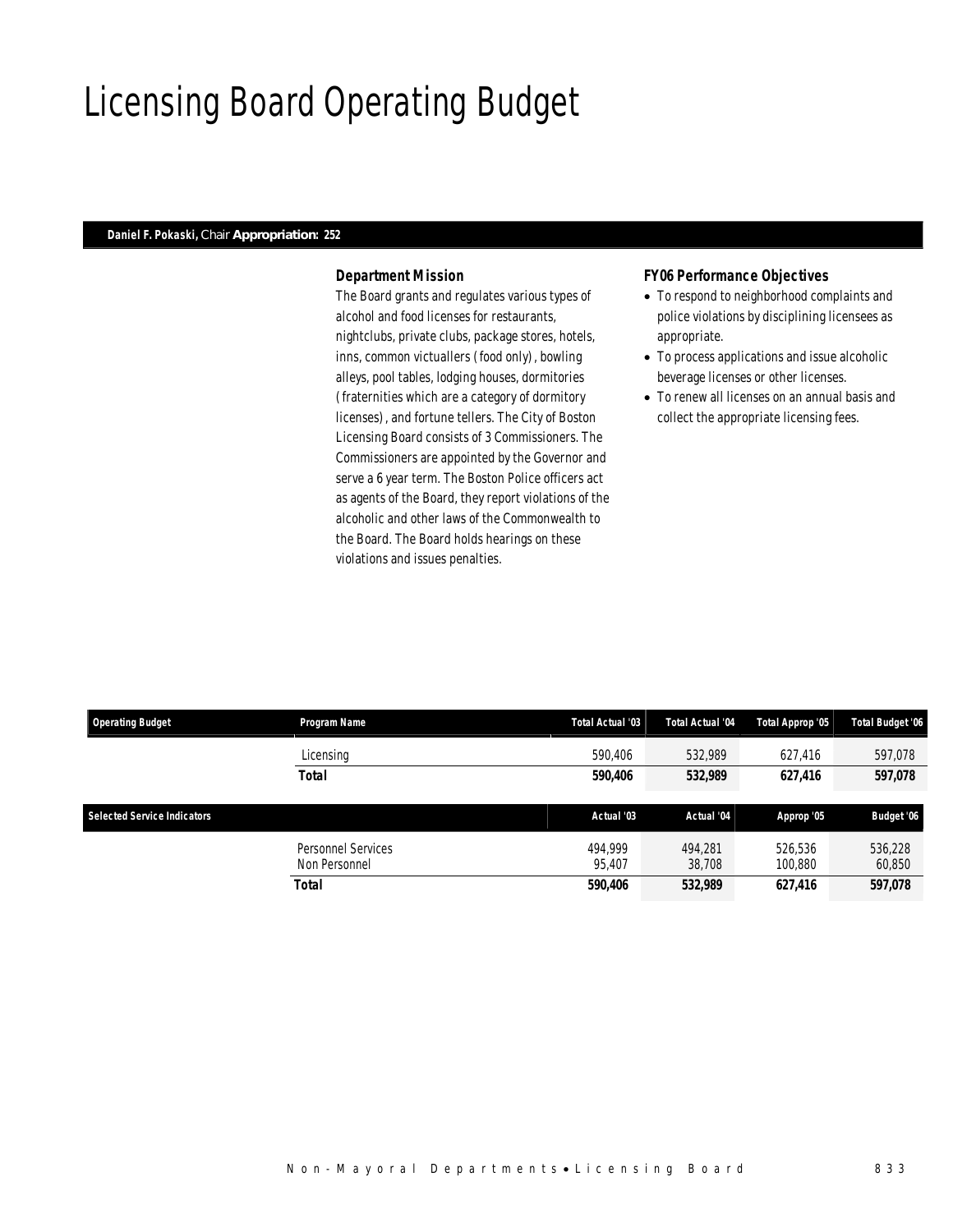# Licensing Board Operating Budget



#### *Authorizing Statutes*

- Enabling Legislation, St. 1906, c. 291, sec. 1.
- The Rules & Regulations of the Board also govern.
- MGL c. 138 sec. 12, 14, 15, 23, 34, 64 and 67.
- MGL c. 140 sec. 1-21, 22-32, 177, and 185I.

#### *Description of Services*

The Board grants and regulates various types of alcohol and food licenses for restaurants, nightclubs, private clubs, package stores, hotels, inns, common victuallers (food only), bowling alleys, pool tables, lodging houses, dormitories or fraternities, and fortune tellers. The Board's jurisdiction is within the confines of the City of Boston for all of the aforementioned licenses. The Boston Police officers act as agents of the Board, they report violations of the alcoholic and other laws of the Commonwealth to the Board.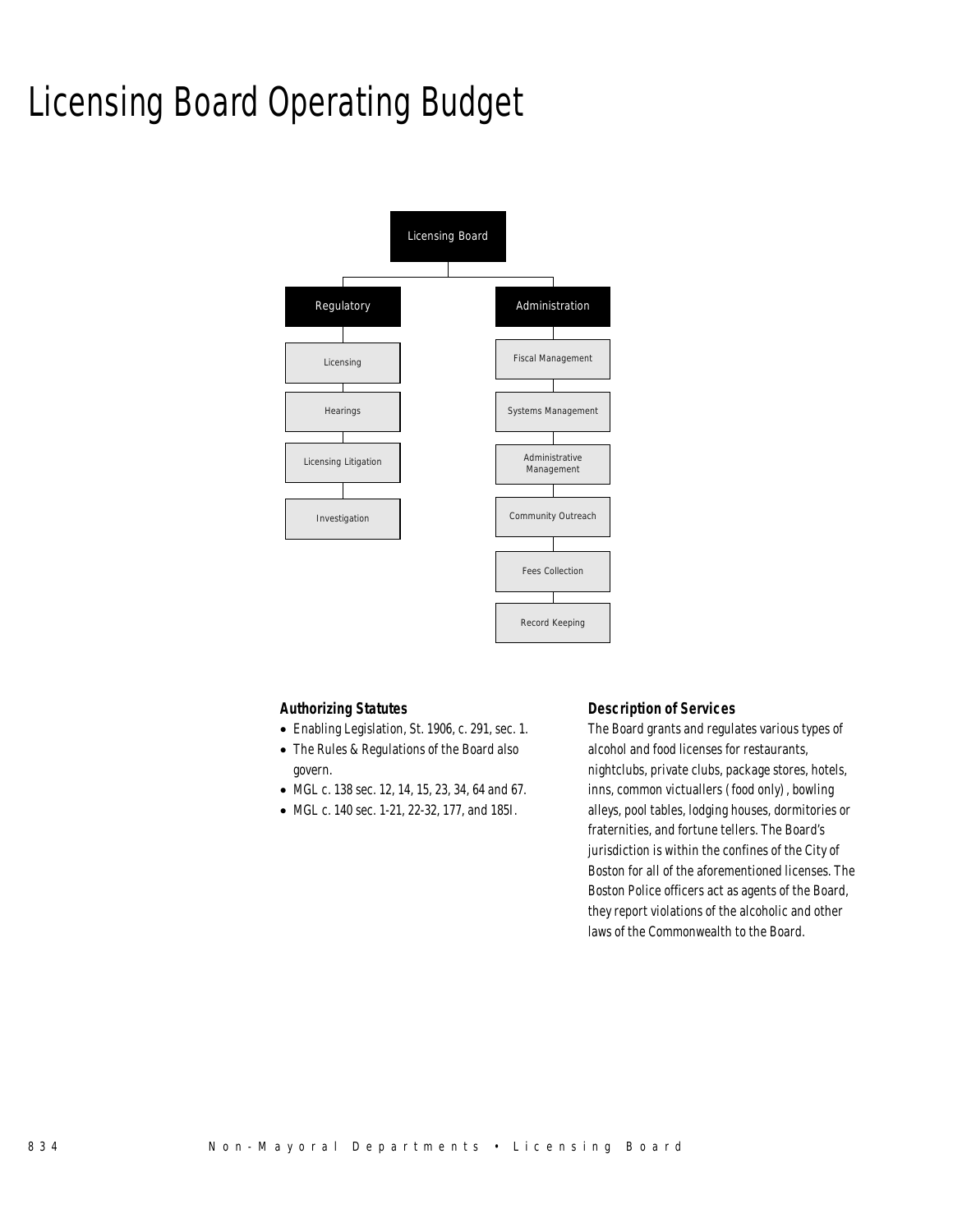# Department History

| <b>Personnel Services</b>                                                    | FY03 Expenditure               | FY04 Expenditure             | FY05 Appropriation             | FY06 Adopted                  | Inc/Dec $05$ vs $06$             |
|------------------------------------------------------------------------------|--------------------------------|------------------------------|--------------------------------|-------------------------------|----------------------------------|
| 51000 Permanent Employees                                                    | 494,999                        | 494,281                      | 526,536                        | 536,228                       | 9,692                            |
| 51100 Emergency Employees                                                    | $\theta$                       | $\mathbf{0}$                 | $\overline{0}$                 | 0                             | $\mathbf 0$                      |
| 51200 Overtime<br>51600 Unemployment Compensation                            | $\overline{0}$<br>$\mathbf 0$  | $\mathbf{0}$<br>$\mathbf{0}$ | $\overline{0}$<br>$\mathbf{0}$ | $\overline{0}$<br>$\mathbf 0$ | $\overline{0}$<br>$\overline{0}$ |
| 51700 Workers' Compensation                                                  | $\mathbf{0}$                   | $\theta$                     | $\Omega$                       | $\theta$                      | $\overline{0}$                   |
| <b>Total Personnel Services</b>                                              | 494,999                        | 494,281                      | 526,536                        | 536,228                       | 9,692                            |
| <b>Contractual Services</b>                                                  | FY03 Expenditure               | FY04 Expenditure             | FY05 Appropriation             | FY06 Adopted                  | Inc/Dec 05 vs 06                 |
| 52100 Communications                                                         | 7,635                          | 7,768                        | 7,680                          | 7,500                         | $-180$                           |
| 52200 Utilities                                                              | $\mathbf{0}$                   | $\mathbf{0}$                 | $\mathbf{0}$                   | 0                             | $\mathbf 0$                      |
| 52300 Water & Sewer                                                          | $\overline{0}$                 | $\mathbf{0}$                 | $\overline{0}$                 | $\overline{0}$                | $\mathbf{0}$                     |
| 52400 Snow Removal                                                           | $\mathbf 0$                    | 0                            | $\mathbf{0}$                   | $\mathbf 0$                   | $\mathbf{0}$                     |
| 52500 Garbage/Waste Removal                                                  | $\mathbf{0}$<br>$\overline{0}$ | $\mathbf{0}$<br>$\mathbf{0}$ | $\mathbf{0}$<br>$\overline{0}$ | $\mathbf 0$<br>$\mathbf 0$    | $\mathbf 0$<br>$\mathbf{0}$      |
| 52600 Repairs Buildings & Structures<br>52700 Repairs & Service of Equipment | $\overline{0}$                 | 3,158                        | 1,000                          | 1,000                         | $\theta$                         |
| 52800 Transportation of Persons                                              | $\overline{0}$                 | $\mathbf{0}$                 | $\overline{0}$                 | $\theta$                      | $\Omega$                         |
| 52900 Contracted Services                                                    | 67,314                         | 8,265                        | 78,500                         | 36,750                        | $-41,750$                        |
| <b>Total Contractual Services</b>                                            | 74,949                         | 19,191                       | 87,180                         | 45,250                        | $-41,930$                        |
| <b>Supplies &amp; Materials</b>                                              | FY03 Expenditure               | FY04 Expenditure             | FY05 Appropriation             | FY06 Adopted                  | Inc/Dec 05 vs 06                 |
|                                                                              | $\mathbf 0$                    | $\mathbf 0$                  | $\mathbf 0$                    | 0                             | 0                                |
| 53000 Auto Energy Supplies<br>53200 Food Supplies                            | $\mathbf{0}$                   | $\mathbf{0}$                 | $\mathbf{0}$                   | 0                             | $\theta$                         |
| 53400 Custodial Supplies                                                     | $\mathbf 0$                    | $\overline{0}$               | $\mathbf{0}$                   | $\mathbf 0$                   | $\mathbf{0}$                     |
| 53500 Med, Dental, & Hosp Supply                                             | $\mathbf{0}$                   | $\mathbf{0}$                 | $\mathbf{0}$                   | $\mathbf 0$                   | $\mathbf 0$                      |
| 53600 Office Supplies and Materials                                          | 6,961                          | 6,295                        | 7,000                          | 8,900                         | 1,900                            |
| 53700 Clothing Allowance                                                     | $\theta$                       | $\mathbf{0}$                 | $\mathbf{0}$                   | $\mathbf 0$                   | $\overline{0}$                   |
| 53800 Educational Supplies & Mat                                             | $\mathbf 0$                    | $\mathbf{0}$                 | $\overline{0}$                 | $\overline{0}$                | $\theta$                         |
| 53900 Misc Supplies & Materials                                              | $\mathbf 0$                    | $\mathbf{0}$                 | $\mathbf{0}$                   | 0                             | $\overline{0}$                   |
| <b>Total Supplies &amp; Materials</b>                                        | 6,961                          | 6,295                        | 7,000                          | 8,900                         | 1,900                            |
| Current Chgs & Oblig                                                         | FY03 Expenditure               | FY04 Expenditure             | FY05 Appropriation             | FY06 Adopted                  | Inc/Dec 05 vs 06                 |
| 54300 Workers' Comp Medical                                                  | $\mathbf 0$                    | $\mathbf 0$                  | 0                              | 0                             | 0                                |
| 54400 Legal Liabilities                                                      | $\mathbf{0}$                   | $\mathbf{0}$                 | $\mathbf{0}$                   | $\mathbf 0$                   | $\mathbf{0}$                     |
| 54500 Aid To Veterans                                                        | $\mathbf 0$                    | $\mathbf{0}$                 | $\mathbf{0}$                   | $\mathbf 0$                   | $\mathbf{0}$                     |
| 54600 Current Charges H&I                                                    | $\mathbf{0}$                   | $\Omega$                     | $\mathbf{0}$                   | $\theta$                      | $\mathbf 0$                      |
| 54900 Other Current Charges                                                  | 12,950                         | 3,919                        | 6,700                          | 6,700                         | $\boldsymbol{0}$                 |
| Total Current Chgs & Oblig                                                   | 12,950                         | 3,919                        | 6,700                          | 6,700                         | 0                                |
| Equipment                                                                    | FY03 Expenditure               | FY04 Expenditure             | FY05 Appropriation             | FY06 Adopted                  | Inc/Dec 05 vs 06                 |
| 55000 Automotive Equipment                                                   | $\mathbf{0}$                   | $\mathbf 0$                  | $\mathbf{0}$                   | $\boldsymbol{0}$              | $\mathbf 0$                      |
| 55400 Lease/Purchase                                                         | $\mathbf 0$                    | $\theta$                     | $\Omega$                       | $\Omega$                      | $\Omega$                         |
| 55600 Office Furniture & Equipment                                           | $\boldsymbol{0}$               | $\mathbf 0$                  | $\boldsymbol{0}$               | $\boldsymbol{0}$              | $\mathbf 0$                      |
| 55900 Misc Equipment                                                         | 547                            | 9,302                        | $\mathbf{0}$                   | 0                             | $\mathbf 0$                      |
| <b>Total Equipment</b>                                                       | 547                            | 9,302                        | 0                              | 0                             | 0                                |
| Other                                                                        | FY03 Expenditure               | FY04 Expenditure             | FY05 Appropriation             | FY06 Adopted                  | Inc/Dec 05 vs 06                 |
| 56200 Special Appropriation                                                  | $\boldsymbol{0}$               | $\boldsymbol{0}$             | $\boldsymbol{0}$               | $\pmb{0}$                     | 0                                |
| 57200 Structures & Improvements                                              | $\mathbf 0$                    | $\mathbf 0$                  | 0                              | 0                             | $\mathbf 0$                      |
| 58000 Land & Non-Structure                                                   | $\theta$                       | $\mathbf{0}$                 | $\mathbf{0}$                   | 0                             | $\mathbf 0$                      |
| <b>Total Other</b>                                                           | $\mathbf{0}$                   | 0                            | 0                              | 0                             | 0                                |
| <b>Grand Total</b>                                                           | 590,406                        | 532,988                      | 627,416                        | 597,078                       | $-30,338$                        |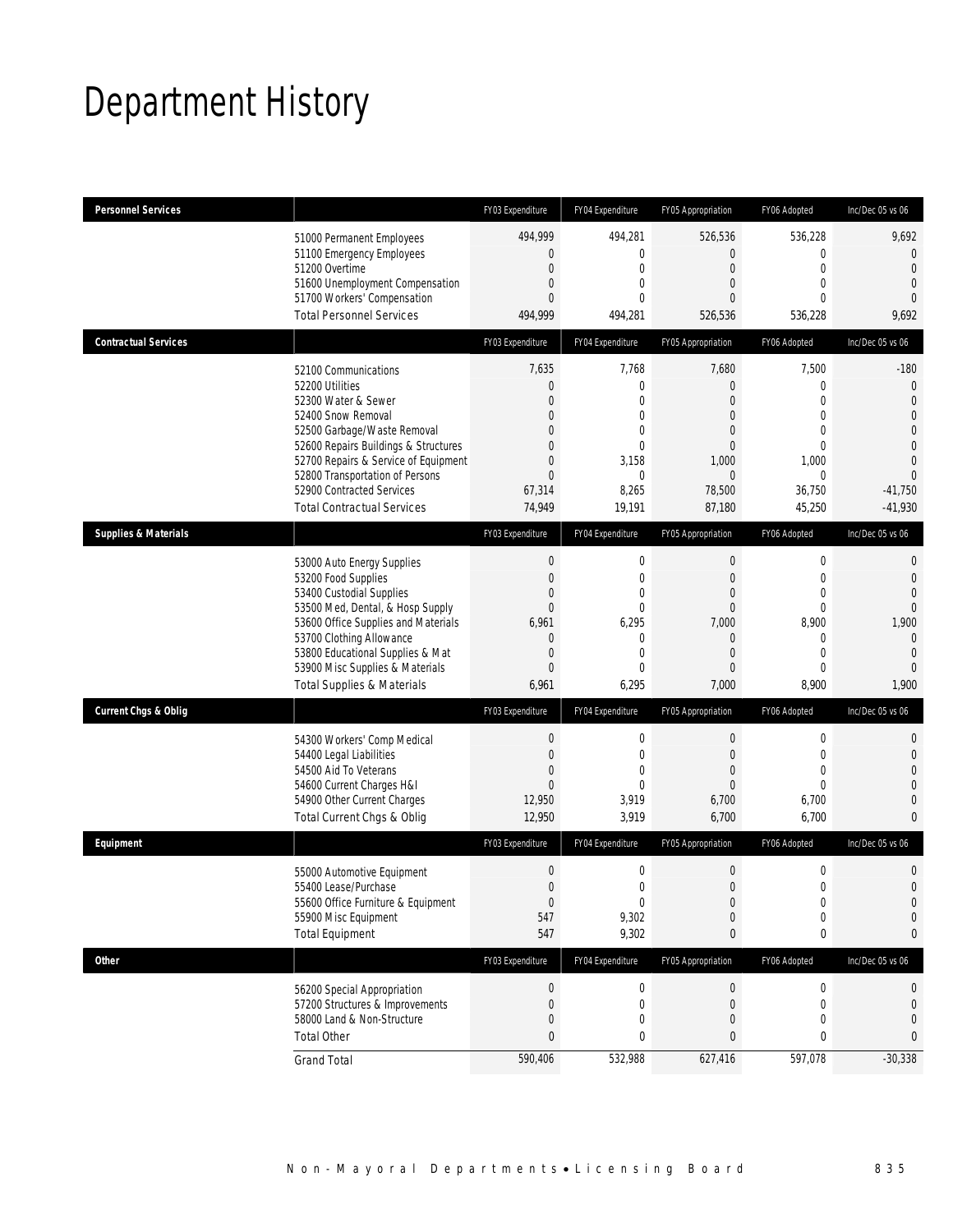# Department Personnel

| Title                                                                  | Grade<br>Union<br>Code        | Position       | FY06 Salary                 | Title                                                           | Union<br>Code     | Grade          | Position | FY06 Salary                           |
|------------------------------------------------------------------------|-------------------------------|----------------|-----------------------------|-----------------------------------------------------------------|-------------------|----------------|----------|---------------------------------------|
| Chairman Licensing Board<br><b>Executive Secretary</b><br>Commissioner | CDH<br>EXM<br>EX <sub>0</sub> | $\overline{2}$ | 62,170<br>61,290<br>120,330 | Admin Assistant<br><b>Head Admin Clerk</b><br><b>Head Clerk</b> | SU4<br>SU4<br>SU4 | 15<br>14<br>12 | 4        | 48,494<br>154,291<br>31,806<br>64,644 |
|                                                                        |                               |                |                             | Senior Budget Analyst<br><b>Total</b>                           | SE <sub>1</sub>   | 6              | 11       | 543,026                               |
|                                                                        |                               |                |                             | <b>Adjustments</b><br><b>Differential Payments</b><br>Other     |                   |                |          | $\mathbf 0$<br>2,900                  |
|                                                                        |                               |                |                             | Chargebacks<br>Salary Savings                                   |                   |                |          | $\mathbf{0}$<br>$-9,698$              |
|                                                                        |                               |                |                             | <b>FY06 Total Request</b>                                       |                   |                |          | 536,228                               |